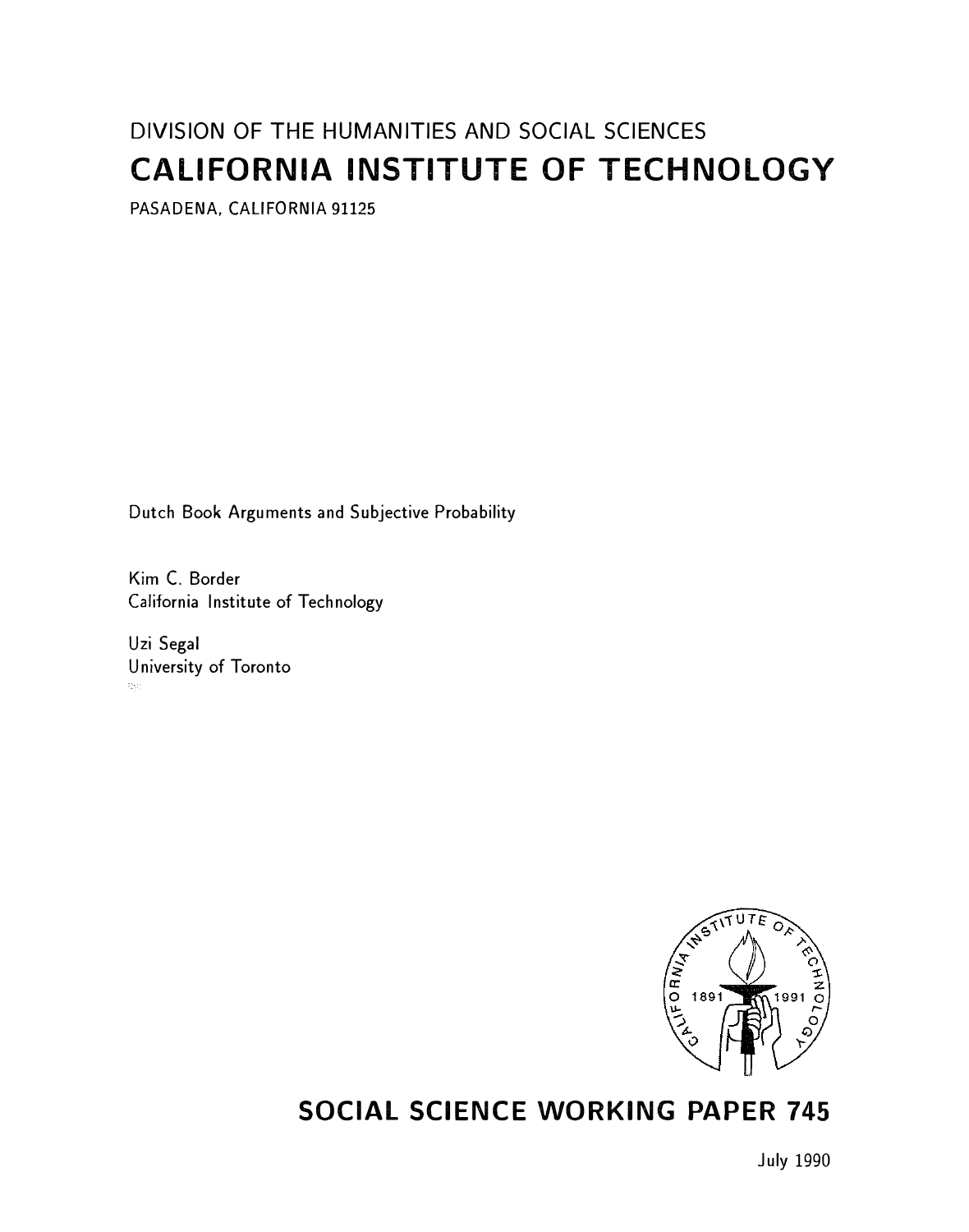# Dutch Book Arguments and Subjective Probability

Kim Border<sup>\*</sup> Uzi Segal<sup>†</sup>

# 1 Introduction

A Dutch book is a gamble which is sure to lose and a Dutch book argument is an argument of the following general form.

A rational individual must behave in accordance with precept  $X$ , for if they do not, an outsider will be able to gain a financial advantage from her.

Dutch book arguments are often at the core of normative arguments for behaving in accordance with expected utility theory. It is our thesis that such Dutch book arguments while logically and mathematically correct, cannot be used to deduce the properties of subjective probability. We illustrate our point by concentrating on a Dutch book argument due to deFinetti which is generally construed as requiring rational individuals to have subjective probabilities regarding uncertain events. That is, it is argued that it is irrational to have subjective beliefs about the likelihood of events that are not consistent with *some* probability measure.

DeFinetti's argument runs like this. (See [2].)

Let us suppose that an individual is obliged to evaluate the rate  $p$  at which he would be ready to exchange the possession of an arbitrary sum  $S$  (positive or negative) dependent on the occurrence of a given event  $E$ , for the possession of the sum  $pS$ ; we will say by definition that this number p is the measure of the degree of probability attributed by the individual considered to the event  $E$ , or, more simply, that p is the probability of E (according to the individual considered; this specification can be implicit if there is no ambiguity.)<sup>1</sup>

<sup>\*</sup>Division of the Humanities and Social Sciences, Caltech

tDepartment of Economics, University of Toronto

 $1[2, p. 62.]$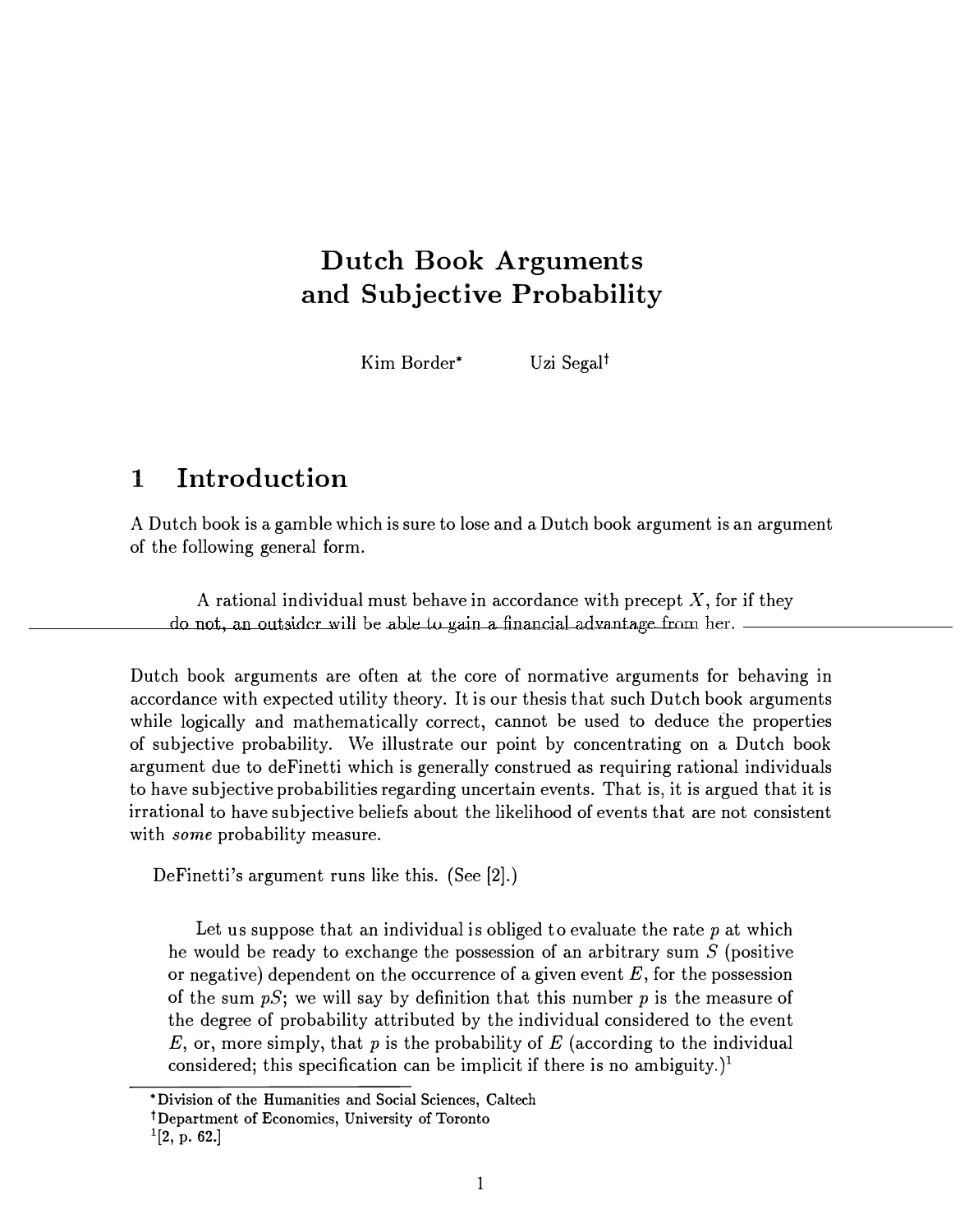He then goes on to define probability assessments as being coherent if it is not possible to bet with the subject in such a way as to be assured of gaining, and argues that it is

precisely this condition of coherence which constitutes the sole principle from which one can deduce the whole calculus of probability: this calculus then appears as a set of rules to which the subjective evaluation of probability of various events by the same individual ought to conform if there is not to be a fundamental contradiction among them.2

While deFinetti refers to the exchange rate  $p$  as the individual's probability of the event  $E$ , we will use the more noncommittal term *price*. That is, the individual, henceforth called the Bookie, agrees to take bets on or against  $E$  at the same rate  $p$ .

Given a collection  $E_1, \dots, E_n$  of mutually exclusive and exhaustive events, if their prices  $p_1, \dots, p_n$  are nonnegative and sum to unity, they define a probability measure on the events. What deFinetti proved is that either the  $p$ 's are nonnegative and sum to unity (and hence determine a probability) or the  $p<sub>i</sub>$ 's are *incoherent*, meaning it is possible to make a combination of bets which guarantee that the bettor makes a profit. These possibilities are mutually exclusive. While deFinetti in his comments indicates that he does not mean the term "incoherent" in a pejorative sense, the implication is clear cut. This is a Dutch book argument in one of its starkest forms.

We are not interested in what deFinetti said per se, rather we are interested in the validity of this mode of argument, and deFinetti's is one of the most unambiguous statements of this approach.

There are two fundamental questions to examine in regard to Dutch book arguments of this type. One is whether we can interpret a bookie's prices as  $her$  probabilities, the other is whether a rational bookie will set prices consistent with any probabilities. Another way to ask the question is, to what extent can we deduce the calculus of probability form the postulate of rational behavior?

We begin by describing the logic of a typical Dutch book argument in favor of additive prices.

Let A and B be two mutually exclusive events, and assume that the decision maker's subjective probabilities for the events A, B, and  $A \cup B$  are p, q, and r respectively, where  $p + q \neq r$ , say  $p + q < r$ . Offer him now the following lotteries. First, pay him p dollars for a bet on A. If A occurs he will pay one dollar (thus his net income is  $p-1$  dollars), and if A does not occur, he will keep the p dollars. The expected gain from this lottery, according to the subject's beliefs, is zero. Of course, a risk averse decision maker will refuse to participate in such a game. Nevertheless, if we replace dollars by cents (or tenth on cents, etc.), and we offer to pay him  $p + \varepsilon$ ,  $\varepsilon < r - p - q$ , rather than p, then for a

 $^{2}[2, p. 63.]$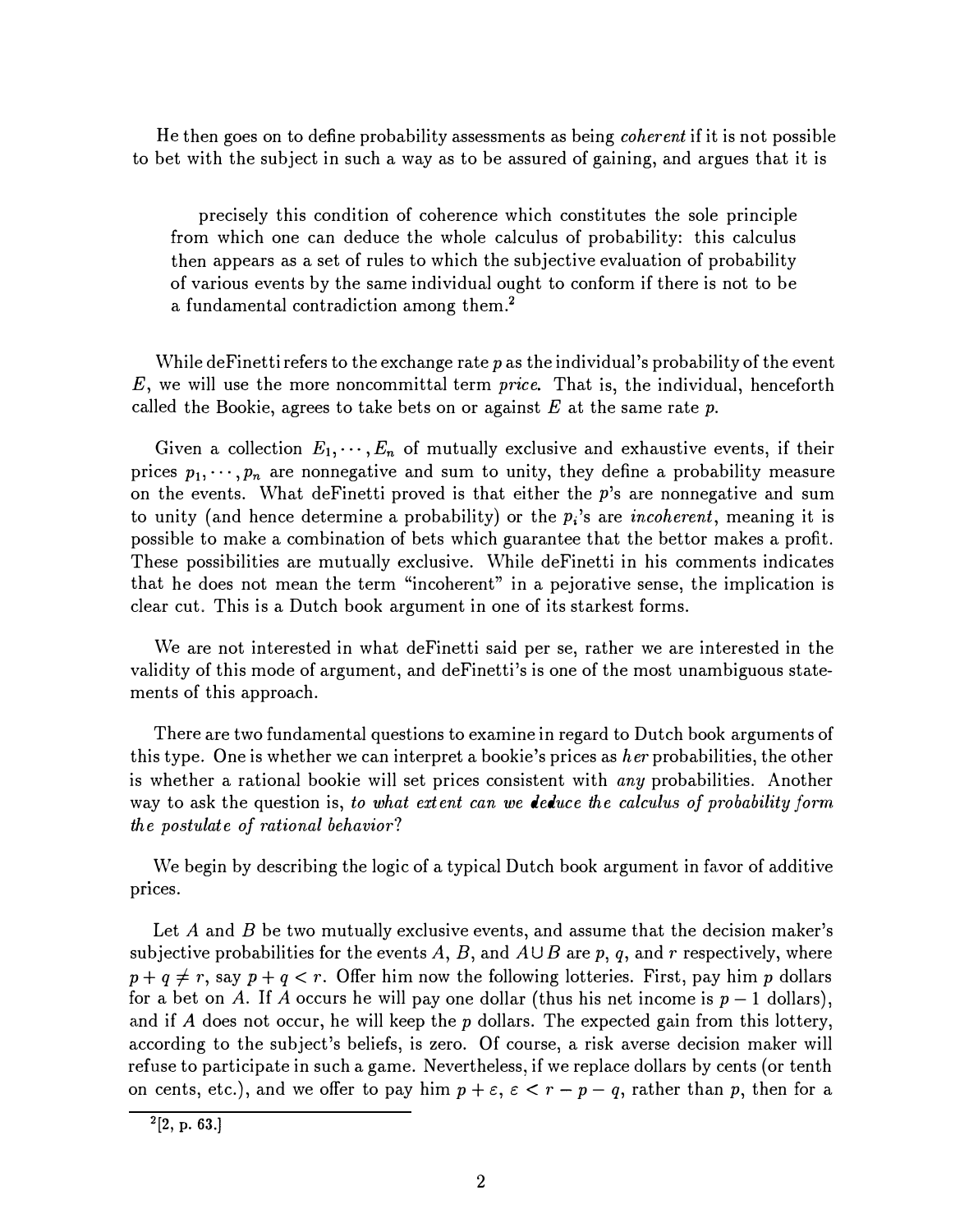sufficiently small gamble the decision maker will overcome his risk aversion and agree to the above mentioned terms.

Similarly, he will accept an offer of  $q + \varepsilon$  on B, which requires him to pay one dollar in case that B happens. Finally, he is also willing to pay  $r - \varepsilon$  dollars for a gamble on the event  $A \cup B$ , provided he wins one dollar in case the event "A or  $B$ " happens. If either A or B happens, he wins one dollar, but must also pay a dollar. He received  $p + q + 2\varepsilon$ and paid  $r-\varepsilon$  for these lotteries, hence his net gain is  $p+q-r+\varepsilon < 0$ . Note that this procedure involves no uncertainty, and the decision maker will thus lose the above difference with certainty. Such a mechanism is a Dutch book.

Several assumptions are implicit in the above discussion. The assumption that the gambles are small was already introduced by deFinetti himself, to overcome the issue of diminishing utility of money. (But see [2, fn. a., p. 62.].) Nevertheless, the assumption that for a small risk the decision maker comes as close as we wish to risk neutrality does not hold true even within expected utility theory, where it is equivalent to the assumption that the utility function is differentiable [11, fn. 6]. The risk neutrality assumption certainly does not always hold in nonexpected utility models. (See [15] for a general discussion of risk aversion with respect to small risks). However, it is still true that if the decision maker is willing to accept and to buy bets at nonadditive rates, then he will be vulnerable to a Dutch book. Indeed, Samuelson's comment may prove that the decision maker does not announce his true beliefs whenever his utility function is nondifferentiable, but nonadditive rates still expose-him to the danger of a Dutch book.

In this paper we point out an overlooked element in the traditional analysis. Namely that the bookie and any potential bettors are playing a game against each other, and the bookie's prices and the bettors' bets are strategic choices. It is thus necessary to analyze the equilibrium of this game in order to draw any conclusion about the relationship between the bookie's prices and her beliefs. Since the bookie moves first and sets her prices, the bettor cannot influence the prices. That is, the appropriate equilibrium concept is subgame perfect equilibrium. Each set of prices for bets constitutes an information set for the bettors, so a strategy for a bettor is a function mapping prices into bets. Subgame perfection requires that these bets maximize the bettor's payoff, however he chooses to evaluate it. Given the bettors' strategy functions, the bookie chooses prices to maximize her payoff given the bets that will actually be placed.

If, as is typically the case in game theoretic models, the bookie is cognizant of the payoffs of the bettors, (or at least of how Nature chooses the bettors), the relevant consideration is how these bettors will respond. That is, the prices set by the bookie reflect not only her own beliefs, but also the bettors' beliefs. In fact, as Corollary 5 below shows, the bookie's prices may reflect *only* the beliefs of the bettors.

This is obviously true of professional bookies. Their prices are designed to equate the supply and demand of bets, and so reflect the bookies' beliefs about the bettor's beliefs, not about the events. Professional bookies also set nonadditive prices because they take a percentage off the top and will not let the bettors take either side of a bet at a given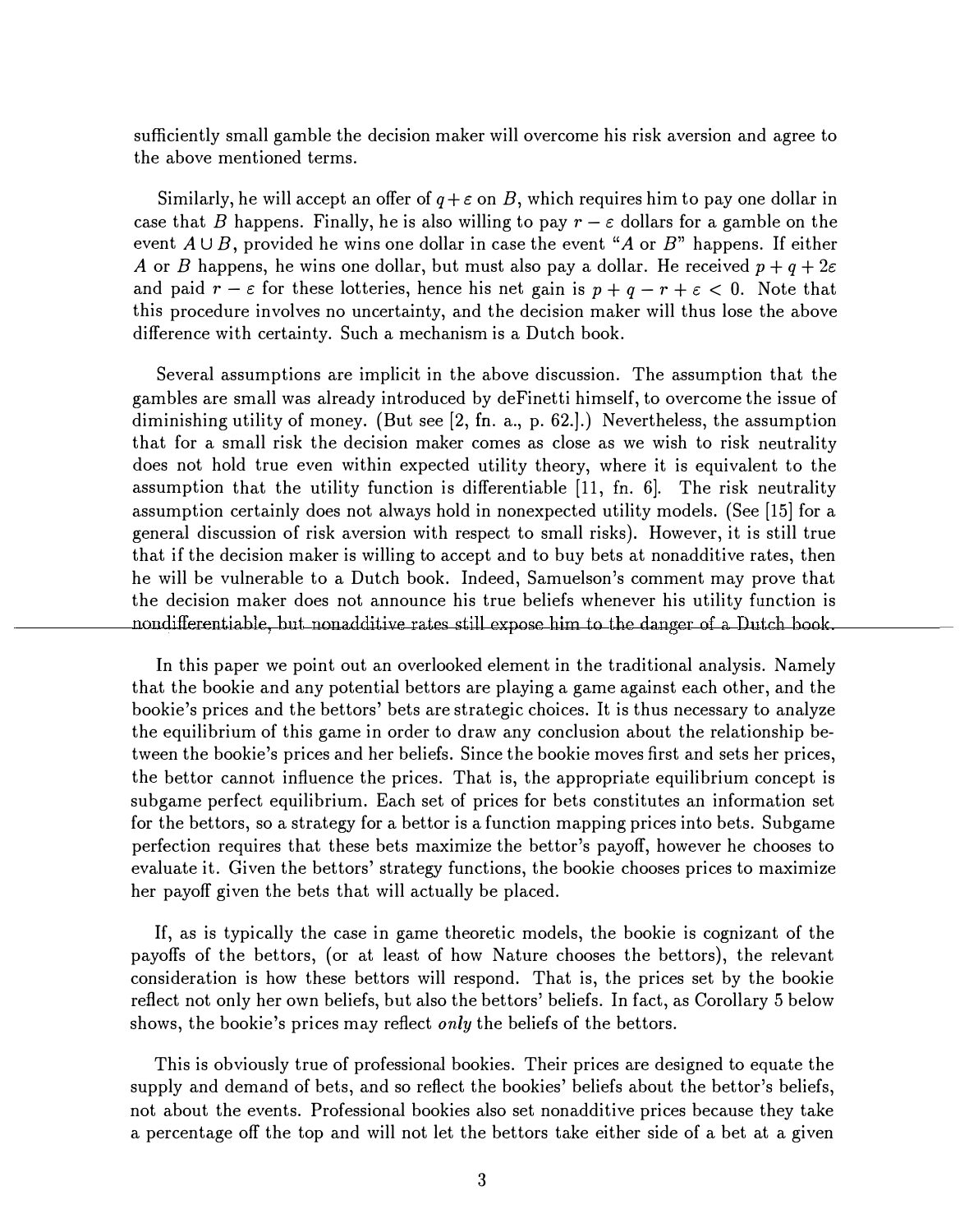price. Dutch book arguments only address themselves to the case where the bookie must take both sides of a bet at the same price. In the expected value case with one bettor, such bookie's rates are at least additive. But this result fails more generally.

In this paper we show, by means of an example, that it may indeed happen that the bookie's optimal strategy is to announce nonadditive prices. For this, we have to assume that the bettors are nonexpected utility maximizers. The bookie herself evaluates uncertain prospects by their expected utility. (This utility function can be chosen to be differentiable, so that all of deFinetti's requirements are satisfied.) In this setting we construct a game with a subgame perfect equilibrium with nonadditive prices. It is true that at these prices, it is possible for a bettor to place a combination of bets that will guarantee that he wins, but for the bettors in the game that is not their best course of action. Consequently the bookie does not lose for sure, and in fact, has a higher expected utility from these bets than from not participating at all. In later sections we examine Dutch books arguments in favor of the rule of conditional probability, i.e.,  $P(A \cap B) = P(A)P(B|A)$ , and Bayes' rule. We find that the validity of these arguments also depend on the assumption that the bookie does not behave strategically.

## 2 The game

There are disjoint events A and B which exhaust the set of possible states. That is,  $A$ , B,  $A \cup B$ , and  $\emptyset$  are the only events under consideration. The bookie posts prices a and b for bets on A and B respectively. If a bettor buys  $x$  of the bet on A his net proceeds are  $\frac{x}{a}$  ( $\frac{x}{a}$  – x) if A occurs and  $-\frac{x}{x}$  if B occurs. The bookie must both buy and sell bets at the posted prices. Table 1 summarizes the bettor's monetary payoffs from various bets. Observe that selling x is the same as buying  $-x$ , so without loss of generality we shall consider the bettors' purchases, which may be negative.

| Bettor's Action                   | Net Payoff on $A \mid$ Net Payoff on $B$ |           |
|-----------------------------------|------------------------------------------|-----------|
| $\vert$ Buy x on A and buy y on B | $x/a-x-y$                                | $y/b-x-y$ |
| Buy x on A and sell y on B        | $y-x+x/a$                                | $y-x-y/b$ |
| Sell x on A and buy y on B        | $x-y-x/a$                                | $x-y+y/b$ |
| Sell x on A and sell y on B       | $x+y-x/a$                                | $x+y-y/b$ |

Table 1: Bettor's Monetary Payoffs from Combinations of Bets

We impose the following budget constraint on the bettors. Each bettor has only one dollar and is not permitted to buy on credit nor is he allowed to sell a bet (buy a negative quantity) unless he proves that he possesses sufficient funds to pay off in the event he loses. These funds cannot include possible gains from from some other bets.<sup>3</sup> Formally,

<sup>&</sup>lt;sup>3</sup>Even in deFinetti's analysis, it is impossible to let the bettor use this potential revenue for further betting (thus creating a money pump), because the bookie will refuse to let him bet with her money.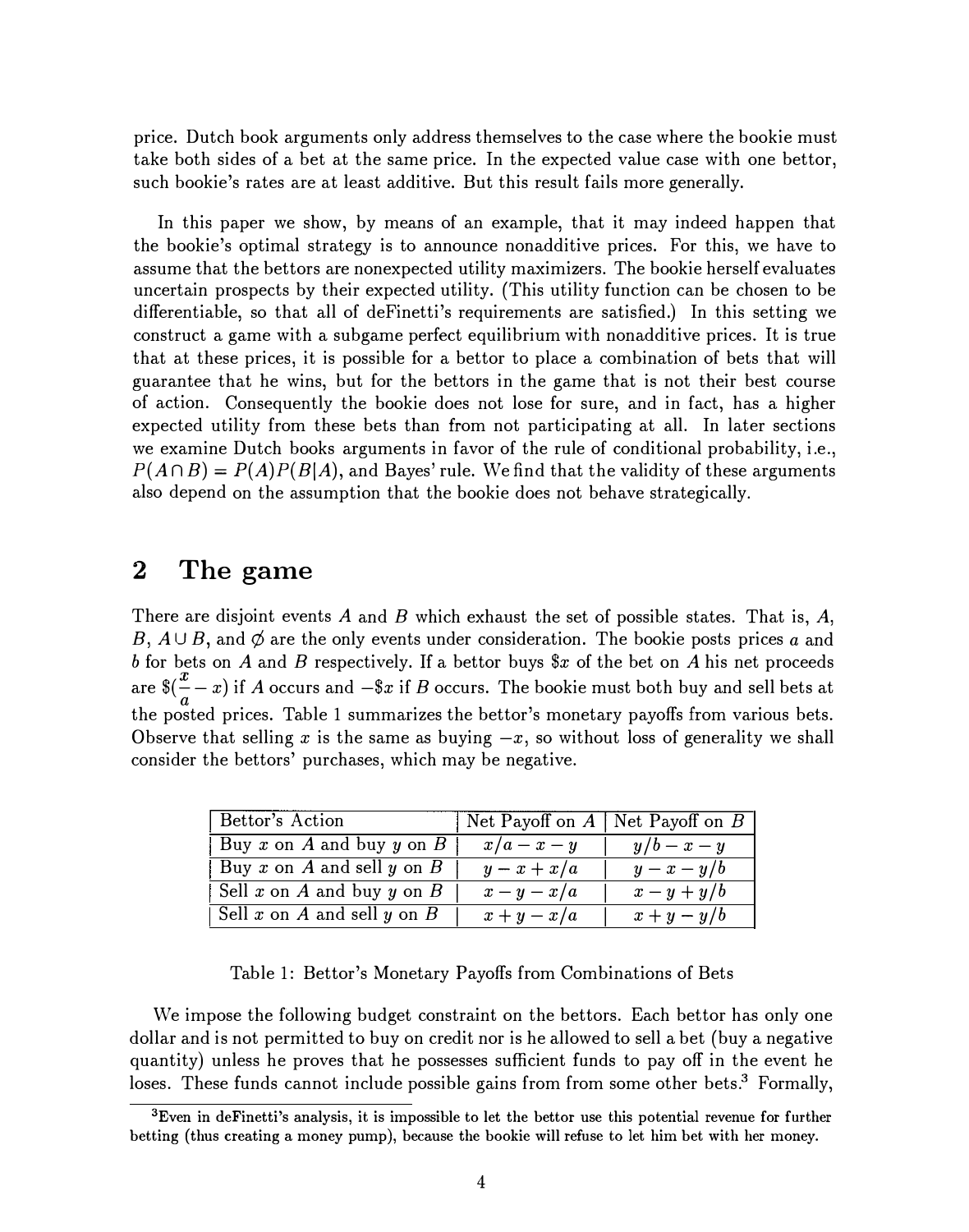we can write his budget constraint as

$$
x^{+} + y^{+} + x^{-} \frac{a}{1-a} + y^{-} \frac{b}{1-b} \le 1.
$$

where, as usual,  $x^+$  denotes max $\{x, 0\}$  and  $x^-$  denotes max $\{-x, 0\}$ .

The following lemma guarantees that without loss of generality the bookie need only consider prices a and b satisfying  $a + b \leq 1$ . It applies to any bettor whose preferences are monotone with respect to first order stochastic dominance. Its proof is omitted.

**Lemma 1** Assume the bettor's preferences over lotteries are monotone. If  $a + b < 1$ , then the bettor's optimal bets satisfy  $x \geq 0$  and  $y \geq 0$ . If  $a + b > 1$ , then the bettor's *optimal bets satisfy*  $x \leq 0$  *and*  $y \leq 0$ .

For the remainder of our results, the bettors are assumed to evaluate lotteries using an anticipated utility functional. That is, there is a utility function  $u$  and a rank-dependent probability weighting function  $g : [0, 1] \rightarrow [0, 1]$ , strictly increasing and satisfying  $g(0) = 0$ and  $g(1) = 1$ , which determine the *value* of a lottery. (See [1, 9, 13, 18].) The formula for the value of a lottery with (subjective) distribution function  $F$  is

$$
V(F) = \int u(w) d(g \circ F)(w).
$$

For a random variable taking on only two values,  $v < w$ , with probabilities q and  $1 - q$ , the formula for the value reduces to

$$
V(v, q; w, 1 - q) = u(v)g(q) + u(w) (1 - g(q)).
$$
\n(1)

We also assume that the probability weighting function  $g$  is concave.

We can now evaluate the bettor's choices. Let q denote the bettor's subjective probability of A. Given the prices  $a$  and  $b$ , the bettor's values are given in Table 2. The next

|           | Bettor's Value                                                              |
|-----------|-----------------------------------------------------------------------------|
|           | $g(q)u\left(\frac{x}{a}-x-y\right)+(1-g(q))u\left(\frac{y}{b}-x-y\right)$   |
| $\pmb{x}$ | $-g(1-q))u\left(\frac{x}{q}-x-y\right)+g(1-q)u\left(\frac{y}{q}-x-y\right)$ |
|           | $u\left(\frac{x}{a}-x-y\right)=u\left(\frac{y}{b}-x-y\right)$               |

Table 2: Bettor's Values from Purchases of Bets x on A and y on B

lemma depends on the bettor's evaluating lotteries using an anticipated utility functional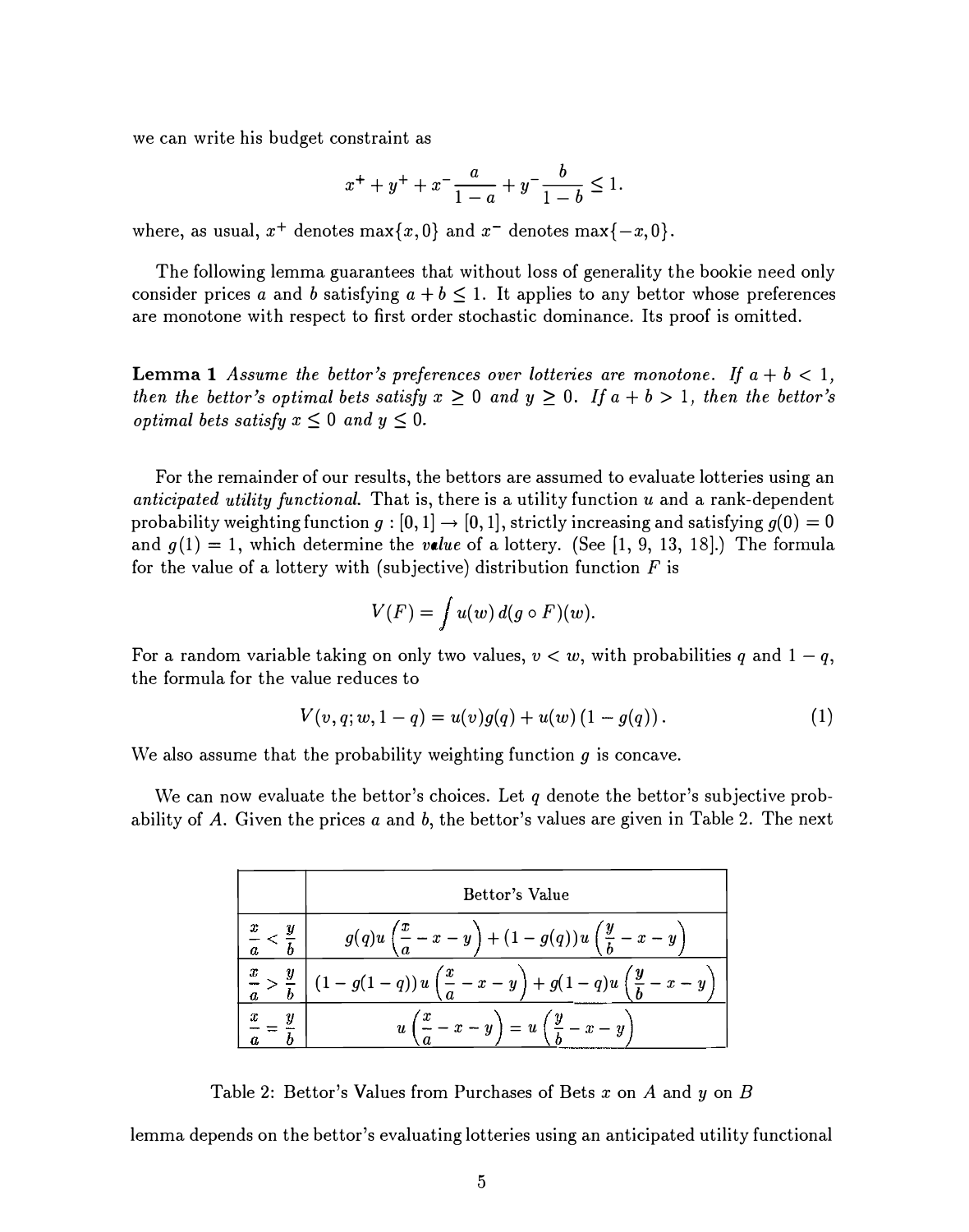and greatly simplifies the analysis of the bettor's best response behavior. It states that if  $a + b \leq 1$ , then the bettor will either plunge by betting everything on A or on B or else hedge by betting so as to receive the same payoff in either event. (Remember that if  $a + b < 1$ , then this payoff will be strictly positive.) The reason for this is that if  $a+b \leq 1$  and the bettor chooses x and y to satisfy  $\frac{x}{a} < \frac{y}{b}$ , then he becomes better off by increasing y up to  $y = 1$ . Similarly if he chooses to set  $\frac{x}{a} > \frac{y}{b}$ , he should set  $x = 1$ , and if he chooses to set  $\frac{x}{a} = \frac{y}{b}$ , then he should set  $x = \frac{a}{a+b}$  and  $y = \frac{b}{a+b}$ . Again the proof is straightforward.

**Lemma 2** If u is convex and g is concave, and if  $a + b \leq 1$ , then the bettor's optimal response is to Plunge on A, Plunge on B, or Hedge. The payoffs are given in Table 3.

| Action        | Bettor's value                                                                      |  |  |
|---------------|-------------------------------------------------------------------------------------|--|--|
|               | Plunge on $A \left[ u(-1)g(1-q) + u\left( \frac{1-a}{q} \right) (1-g(1-q)) \right]$ |  |  |
| Plunge on $B$ | $u(-1)g(q) + u\left(\frac{1-b}{b}\right)(1-g(q))$                                   |  |  |
| Hedge         | u                                                                                   |  |  |

#### Table 3:

His optimal strategy depends on which of these three options yields the highest utility. We start with the case of linear utility,  $u(x) = x$ .

Define the parameters

$$
\alpha = \frac{g(1-q)}{1 - g(1-q)}
$$

$$
\beta = \frac{1 - g(q)}{g(q)}.
$$

and

Since g is concave,  $\alpha \geq \beta$ .

Proposition 3 If the bettor's utility function u is linear and his probability transformation function g is concave, then the his optimal strategies are:

- Plunge on  $\Lambda$  whenever  $\frac{b}{a} \geq \alpha$ ;
- Plunge on B whenever  $\frac{b}{a} \leq \beta$ ;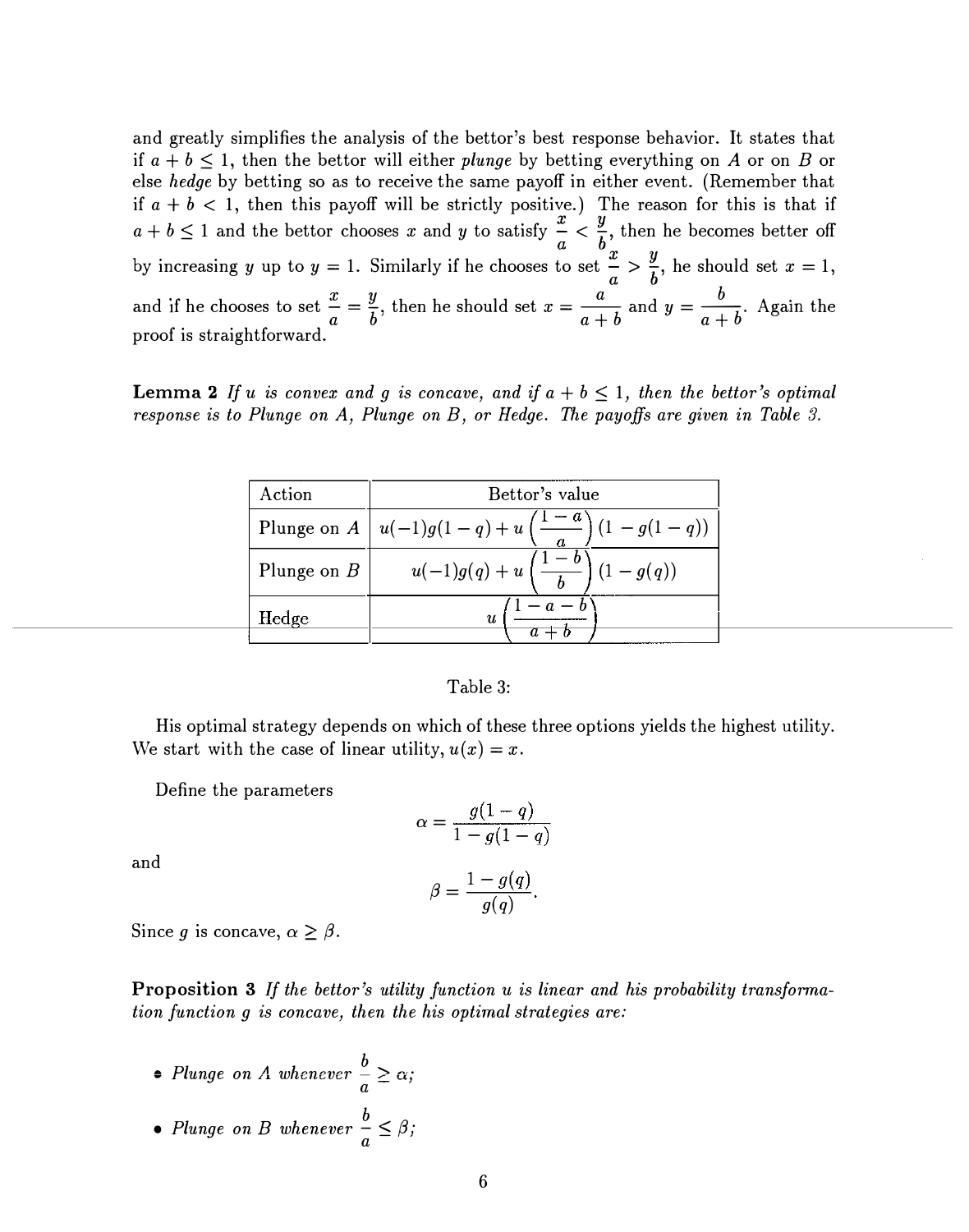

Figure 1: Bettor's optimal response (Linear utility)

• *Hedge whenever* 
$$
\beta \leq \frac{b}{a} \leq \alpha
$$
.

These strategies are depicted in Figure 1.

Note that when g is linear, that is, when the bettor is risk neutral,  $\alpha = \beta$  and he will buy either on A or on B, but not on both, unless  $\frac{0}{a} = \alpha = \beta$ , in which case he is indifferent between all three strategies.

It follows from Proposition 3 that if the bettor's utility function is linear, but his probability transformation function is concave, then his optimal strategy depends only on the ratio  $\frac{b}{a}$ . Since the bettor is buying bets, the bookie always prefers, for a given strategy of the bettor, to set the prices a and b as high as possible. Thus if  $a + b < 1$  it pays to raise both proportionately. We thus get the following result.

Theorem 4 If all bettors maximize an anticipated utility functional with a linear utility function and concave probability transformation function, and the bookie's preferences are monotone, then the bookie's equilibrium strategy requires  $a + b = 1$ .

Corollary 5 If g is linear, i.e., the bettor is an expected value maximizer, then the equilibrium strategy of the bookie is to set  $a = q$  and  $b = 1 - q$ .

That is the bookie's prices are the bettor's subjective probabilities, not her own!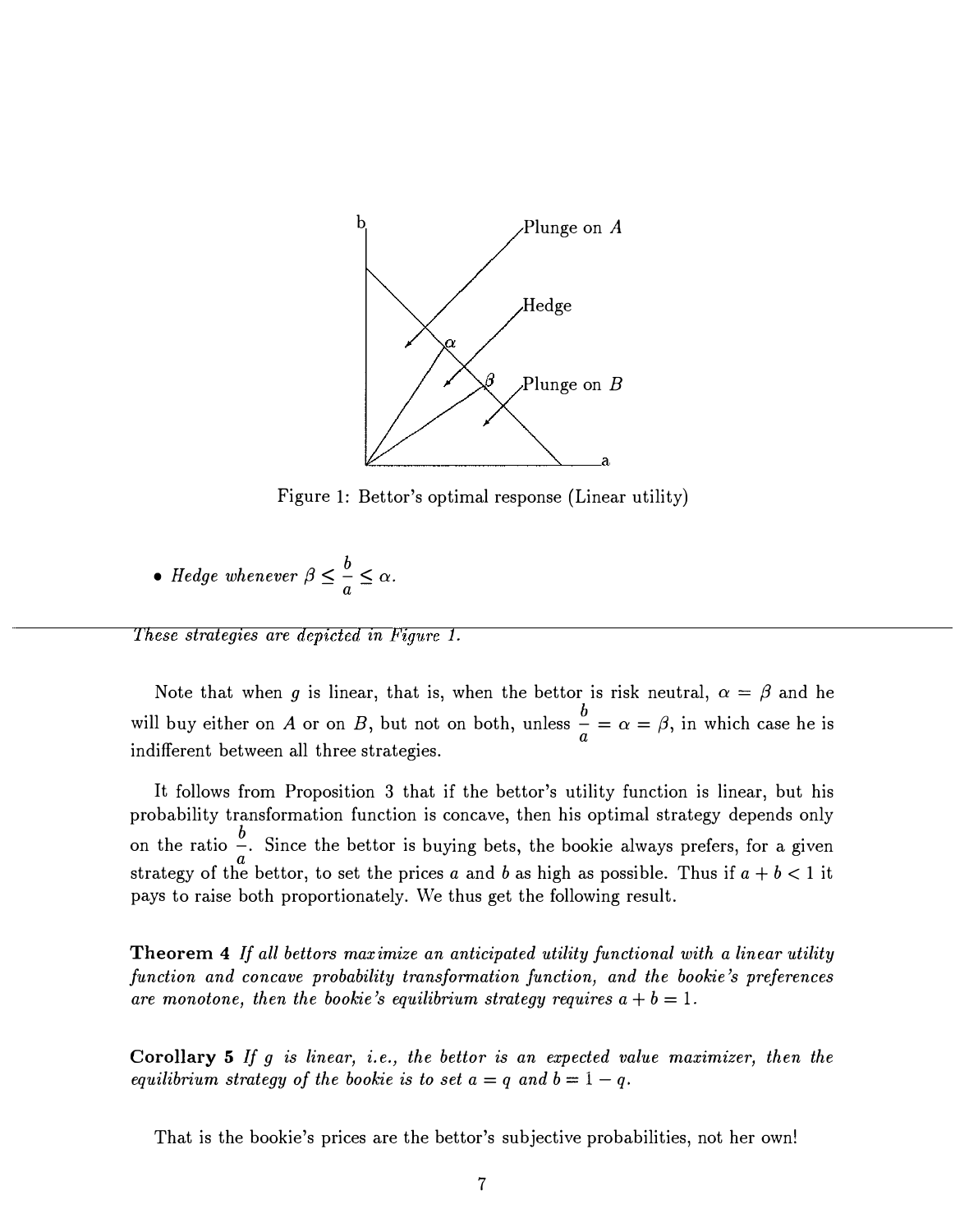Note that the theorem remains true even when the bettors are risk loving (i.e., when the function g is convex and  $\alpha \leq \beta$ ).

Theorem 4 holds whenever there is just one bettor whose preferences exhibit *diversification.* Suppose that there are  $s_1, \ldots, s_m$  states of the world, and let  $X_1, \ldots, X_n$  by n random variables. For  $\alpha = (\alpha_1, \ldots, \alpha_n) \in R_+^n$  such that  $\sum \alpha_i = 1$ , let  $X(\alpha)$  be the random variable yielding  $\sum_{i=1}^{n} \alpha_i X_i(s_j)$  if the state of the world is  $s_j$ . The decision maker's preferences exhibit diversification if  $X_1 \sim \cdots \sim X_n$  implies that  $X(\alpha) \succ X_i$  for every  $\alpha$ and i.

Diversification implies, but is not implied, by risk aversion. However, risk aversion and quasiconcavity of the preference relation imply diversification. (See [3]).

Theorem 6 Suppose that the bookie's preferences are monotonic. If there is just one bettor and his preference relation exhibits diversification, then the bookie's equilibrium strategy satisfies  $a + b = 1$ .

Proof: It is always optimal for the bettor to spend the whole dollar. Note that when the rates on A and B are a and b, respectively, then betting  $\frac{ax}{a+b}$  on A and  $\frac{bx}{a+b}$  on B adds  $x\frac{1-a-b}{1}$  to the bettors income and so is desired by first order stochastic dominance.

Suppose that when the rates are a and b with  $a + b < 1$ , the bettor plunges on A. For every  $b' > b$ , the bettor will plunge on a, as long as a does not change. Indeed, suppose that for  $(a, b')$  with  $b' > b$  the bettor buys x on A and  $1 - x$  on B. He then faces the lottery  $X = (\frac{x}{a} - 1, A; \frac{1-x}{b'} - 1, B)$ , which he finds to be preferred to the lottery  $Y = \begin{pmatrix} 1 & -1 \\ a & -1 \end{pmatrix}$ ,  $A; -1, B$ . By first order stochastic dominance, the lottery  $Z =$  $(\frac{x}{a}-1, A; \frac{1-x}{b}-1, B)$  is better than X, and by transitivity it is preferred to Y, the lottery he chose. In other words, the bookie might as well set  $a+b=1$ . Similar arguments hold when the bettor plunges on B.

Suppose now that when the rates are a and b where  $a + b < 1$ , the bettor mixes, and buys x on A and  $1-x$  on B. By the same argument as before it follows that when the rates are  $(a, 1 - a)$  he will not spend more than  $1 - x$  on B, and when the rates are  $(1 - b, b)$ , he will not spend more than x on A. We want to show that for some  $a' + b' = 1$ ,  $a' \in [a, 1 - b]$ , the bettor will mix  $(x, 1 - x)$ , thus making the bookie better off. Suppose that such a point does not exist. Let  $a'$  be the supremum of the numbers  $a''$ (with corresponding points on the main diagonal) for which the bettor mixes  $(y, 1 - y)$ , where  $y \geq y^* > x$ . Also, as long  $a'' \geq a'$ , the bettor hedges  $(z, 1 - z)$  where  $x \leq z^* < x$ . Suppose, without loss of generality that  $y^* = \inf \{y\}$  and  $z^* = \sup \{z\}$ . Then at  $(a', 1 - a')$ the bettor is indifferent between hedging  $y^*$  on A and  $1 - y^*$  on B. By diversification, he will prefer hedging with  $x^*$  on A and  $a - x^*$  on B.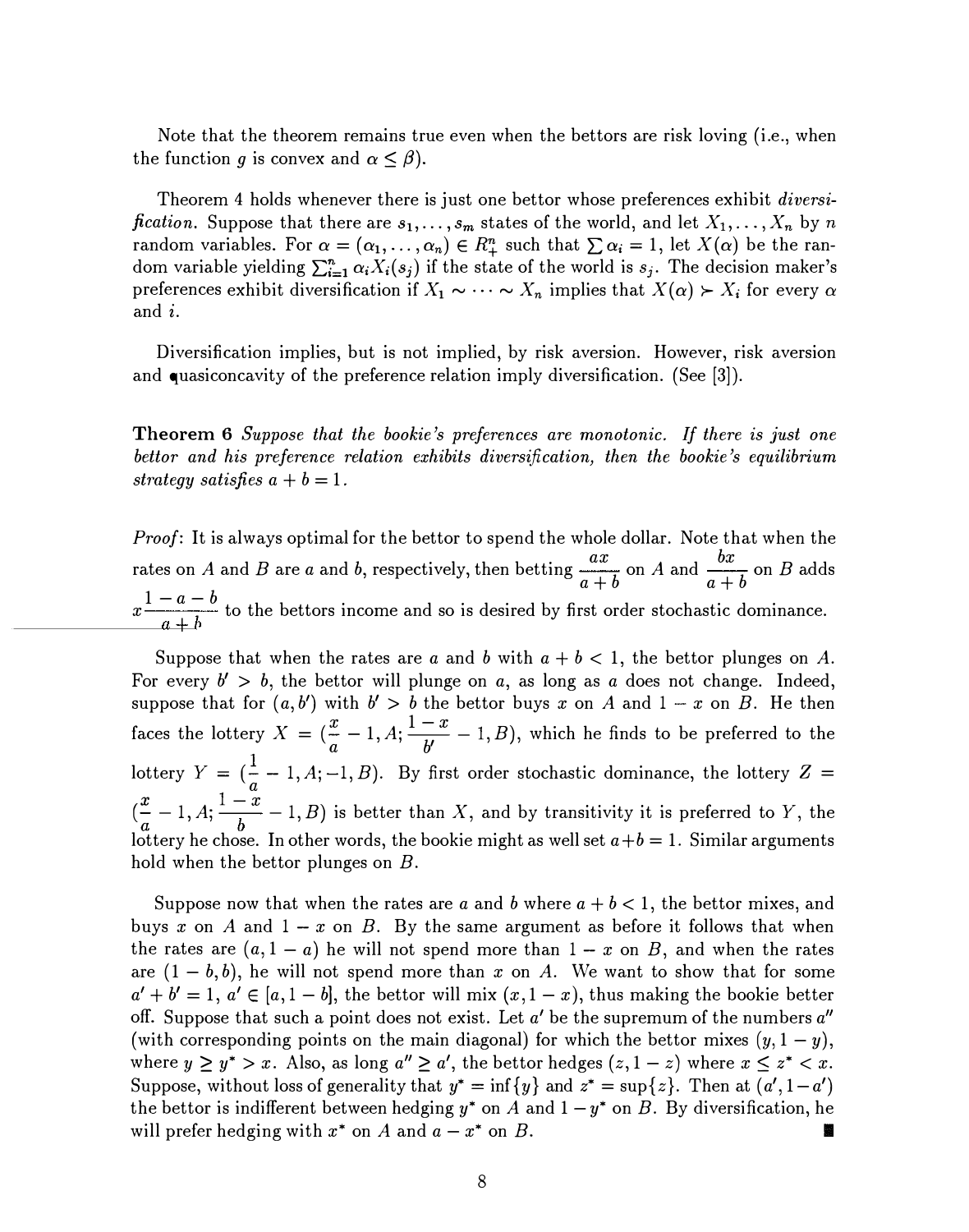#### Nonlinear utility

Next we will show that this analysis may fail if there is more than one bettor and the bettors' utility functions are convex, but not linear. When facing two such bettors, the bookie's optimal strategy may be to set nonadditive rates, even when her own subjective probabilities are additive.

We start with the analysis of a bettor's problem. Specifically, consider utilities for the bettors of the following form.

$$
u(x) = \begin{cases} e^{kx} & x \ge 0\\ x+1 & x \le 0 \end{cases}
$$

For  $k \geq 1$  this is a (weakly) convex increasing function. Set

$$
s=-ln[1-g(1-q)]
$$

and

$$
t=-ln[1-g(\mathbf{q})].
$$

The parameters s and t depend only on the bettor's belief q and his preferences through g. By appropriately choosing q we can make s and t arbitrarily large.

The equation of the set  $(a, b)$  pairs making the bettor indifferent between plunging on A and plunging on B is

$$
b = \frac{a}{1 - a\frac{s - t}{k}}.\tag{2}
$$

This curve is labeled "A vs. B" in Figure 2. It is convex if  $s > t$  and concave if  $s < t$ .

The equation of the  $(a, b)$  pairs for which plunging on A is indifferent to hedging is given by

$$
b = \frac{a^2 \frac{s}{k}}{1 - a \frac{s}{k}}.\tag{3}
$$

This curve is convex and intersects the line  $a + b = 1$  at the point  $a = \frac{k}{b}$  $s+k$ 

Finally, the locus of  $(a, b)$  pairs which the bettor indifferent between plunging on B and hedging is

$$
a = \frac{b^2 \frac{t}{k}}{1 - b \frac{t}{k}}.\tag{4}
$$

This curve intersects the  $a + b = 1$  line at  $a = \frac{t}{k+t}$ .

Also note that the transitivity of indifference guarantees that if two these curves intersect; then all three of them intersect at the same point.

Figure 2 depicts these loci for the case  $s = 1.8$ ,  $t = 1.5$ , and  $k = 1$ . In the first drawing, the curve labeled "A vs. H" is the locus of  $(a, b)$  pairs making plunging on A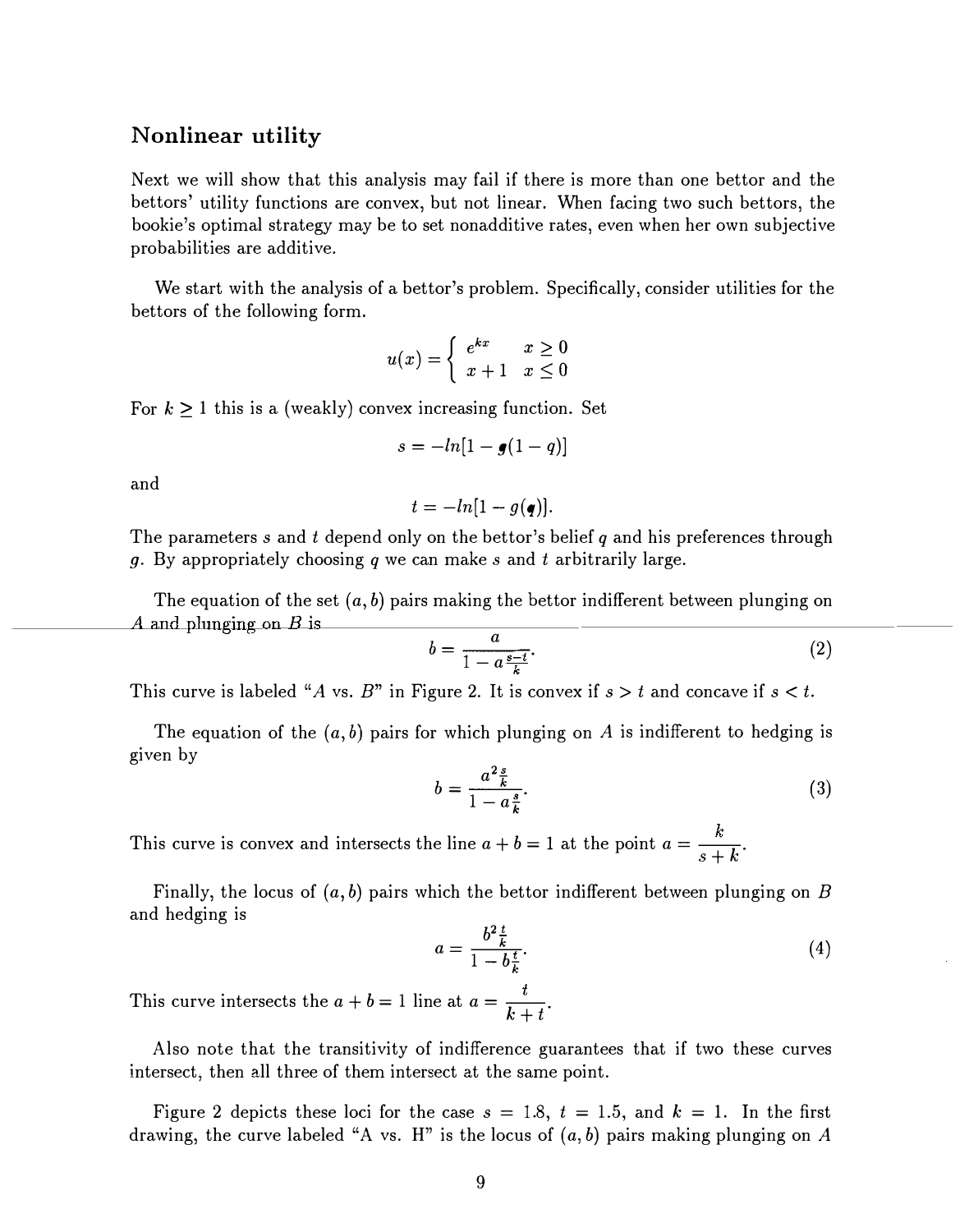and hedging indifferent. the other curves are similarly labeled. The regions are labeled with the bettor's preferences. That is, in the region marked "AHB," the bettor prefers plunging on A to hedging to plunging on  $B$ . The second drawing indicates the bettor's best responses.



Figure 2: Bettor's choices

We will assume that when the bettor is indifferent between plunging and hedging, the bettor will plunge. (We are, by the usual rules of game theory, entitled to do this.) Even in this case, the logic that when the bettor is plunging, the bookie wants to raise the price of the bettor's bet and when he's hedging, the bookie wants to raise both prices, drives the equilibrium prices to satisfy  $a + b = 1$ .

This, however, is not necessarily the case when the bookie plays against more than one bettor.

Suppose that there are two bettors, I and II. Their optimal strategies are indicated in Figure 3. There are five points of special interest, labeled  $P$ ,  $Q$ ,  $R$ ,  $S$ , and  $T$  in Figure 3. Point  $Q$  has the largest a for which both bettors will plunge on  $A$ , and point T has the largest b for which both bettors will plunge on B. At point R, Bettor I hedges while II plunges on A. At S, I plunges on B, while II hedges. The segment joining R and S has both bettors hedging. Finally at point P, Bettor I is plunging on B and Bettor II is plunging on  $A$ . It is easy to see that the bookie's expected utility will be maximized at one of P, Q, T, or on the segment  $\overline{RS}$ . Letting p denote the bookie's subjective probability of A, her expected utilities are given in Table 4. It is possible to choose values for p,  $s_I$ ,  $t_I$ ,  $k_I$ ,  $s_{II}$ ,  $t_{II}$ , and  $k_{II}$ , and a concave increasing utility u for the bookie so that point P has the highest expected utility. For instance, choose  $k_I = 2.857$ ,  $k_{II} = 1, s_I = 28.57, t_I = 1, s_{II} = 3, t_{II} = 12$  (these are the values used to plot Figure 3)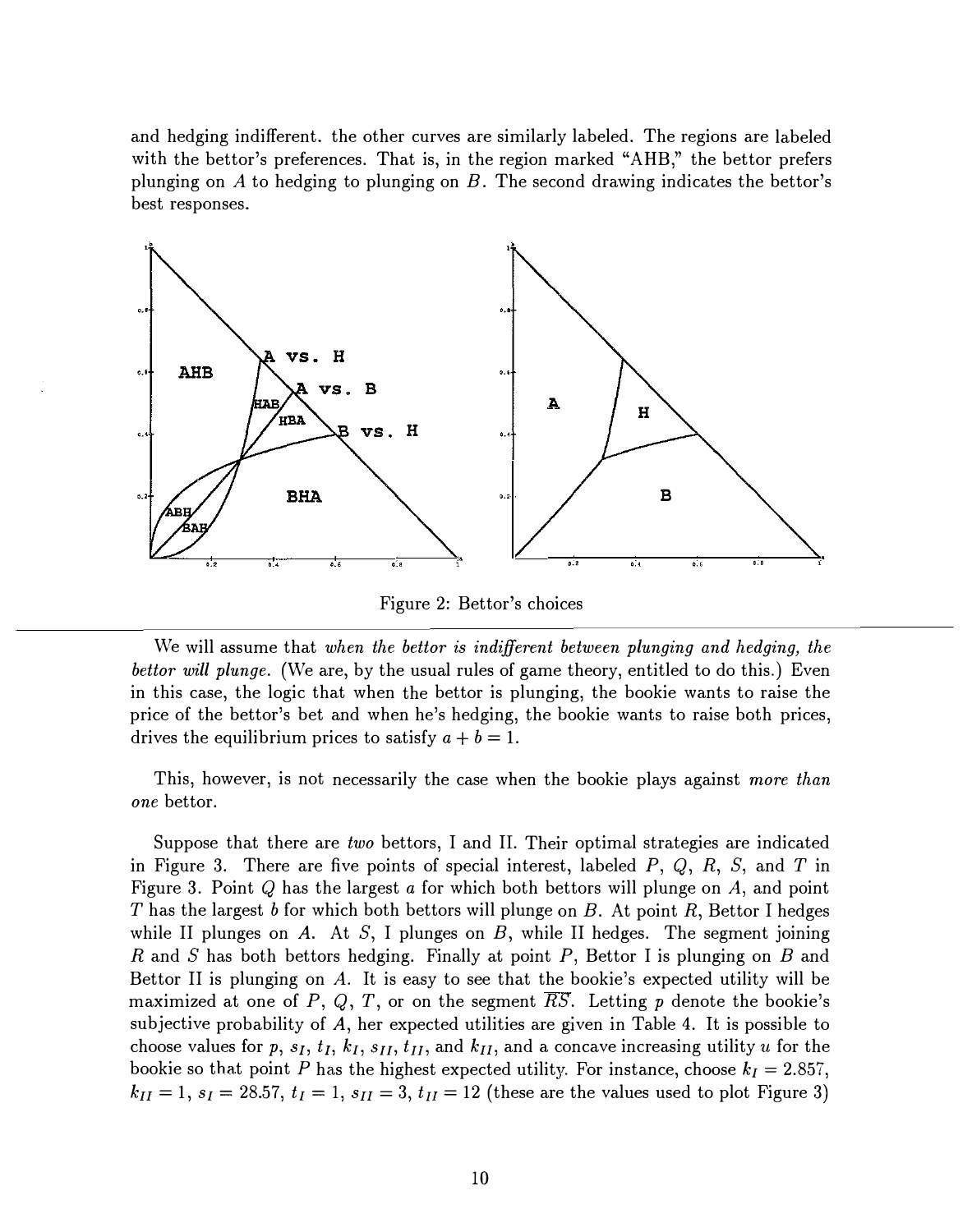

Figure 3: Two bettors

| Р  | $pu\left(2-\frac{1}{a}\right)+(1-p)u\left(2\right)$ |
|----|-----------------------------------------------------|
| Ų  | $-p^2$<br>$+ (1-p)u(2)$<br>$p\overline{u}$          |
| R  | $\left(1-p\right)u(1)$<br>$p\overline{u}$           |
| S  | $pu(1) + (1-p)u(1)$                                 |
|    | $pu(2) + (1-p)u(2)$                                 |
| КS | u(0)                                                |

Table 4: Bookie's candidate strategies.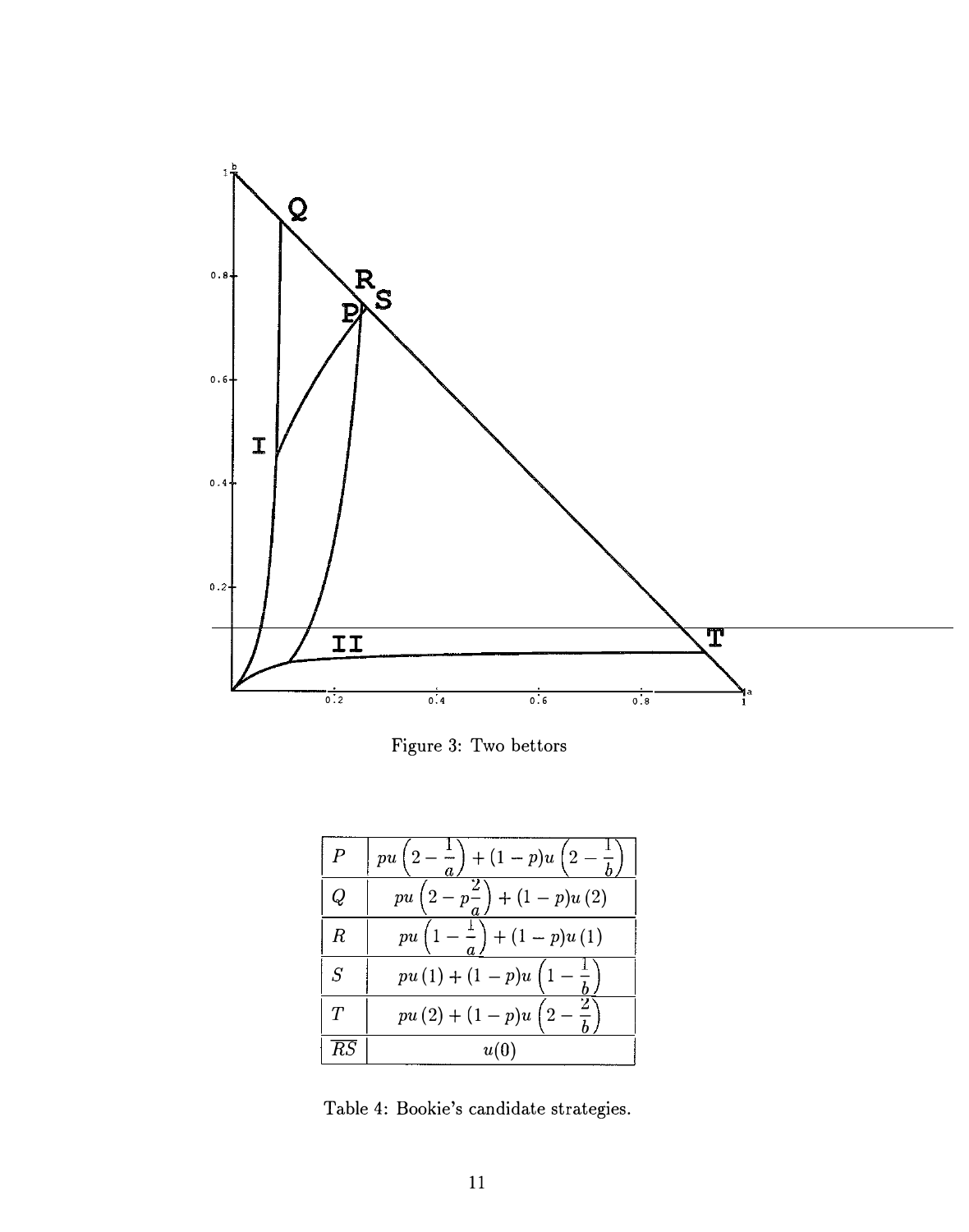and  $p = .2$ . For the bookie's utility choose

$$
u(x) = \begin{cases} x & x \ge -2 \\ 4x + 6 & x \le -2. \end{cases}
$$

Then to three decimal places, the bookie's expected utilities are given in Table 5. In the

| Point           | (a, b)       | Expected utility |
|-----------------|--------------|------------------|
| $\overline{P}$  | (.248, .727) | 0.080            |
| Q               | (.091, .909) | $-13.200$        |
| $\,$            | (.250, .750) | $-0.400$         |
| $\overline{S}$  | (.259, .741) | $-0.215$         |
| $\tau$          | (.923, .077) | $-71.600$        |
| $\overline{RS}$ |              | 0.000            |

Table 5: Bookie's candidate strategies: Numerical example.

equilibrium of this game the bookie does not post additive prices.

To be fair, there is another equilibrium, where the bettors hedge when indifferent, in which the bookie posts additive prices and her expected value is zero. The point is that there is at least one equilibrium (in fact the bookie's favorite) in which she sets nonadditive prices.

When the bookie sets the rates  $a$  on  $A$  and  $b$  on  $B$ , she also sets the rate  $a + b$  on  $A \cup B$ . Indeed, a bettor may now bet  $\frac{a}{a+b}$  on A and  $\frac{b}{a+b}$  on B, thus winning  $\frac{1}{a+b}$ .  $a + b$ in case either  $A$  or  $B$  happen, which is, of course, the same as a bet of one dollar on  $A \cup B$  when the rate on this event is  $a + b$ . It follows that in the above example the bookie could have announced the rate  $a + b$  on  $A \cup B$ , rather than the rate 1, but this would not have changed the equilibrium strategies. Since  $A \cup B$  is the sure event, this by itself would probably have been considered by deFinetti as leading to an immediate Dutch book. Nevertheless, the major point of the section is established, as we show the existence of an equilibrium with nonadditive rates.

# 3 Conditional probability

We now examine arguments regarding computation of conditional probabilities. Consider the following two state process. At time 0, Nature chooses event A or  $A<sup>c</sup>$ . If  $A<sup>c</sup>$  occurs, the game is over. If A occurs, then at time  $t = 1$  Nature chooses B or  $B<sup>c</sup>$ . For example, A may be the development of a new product, and B may be its success in the market. (See [10] for an experiment based on this interpretation.) Suppose a decision maker has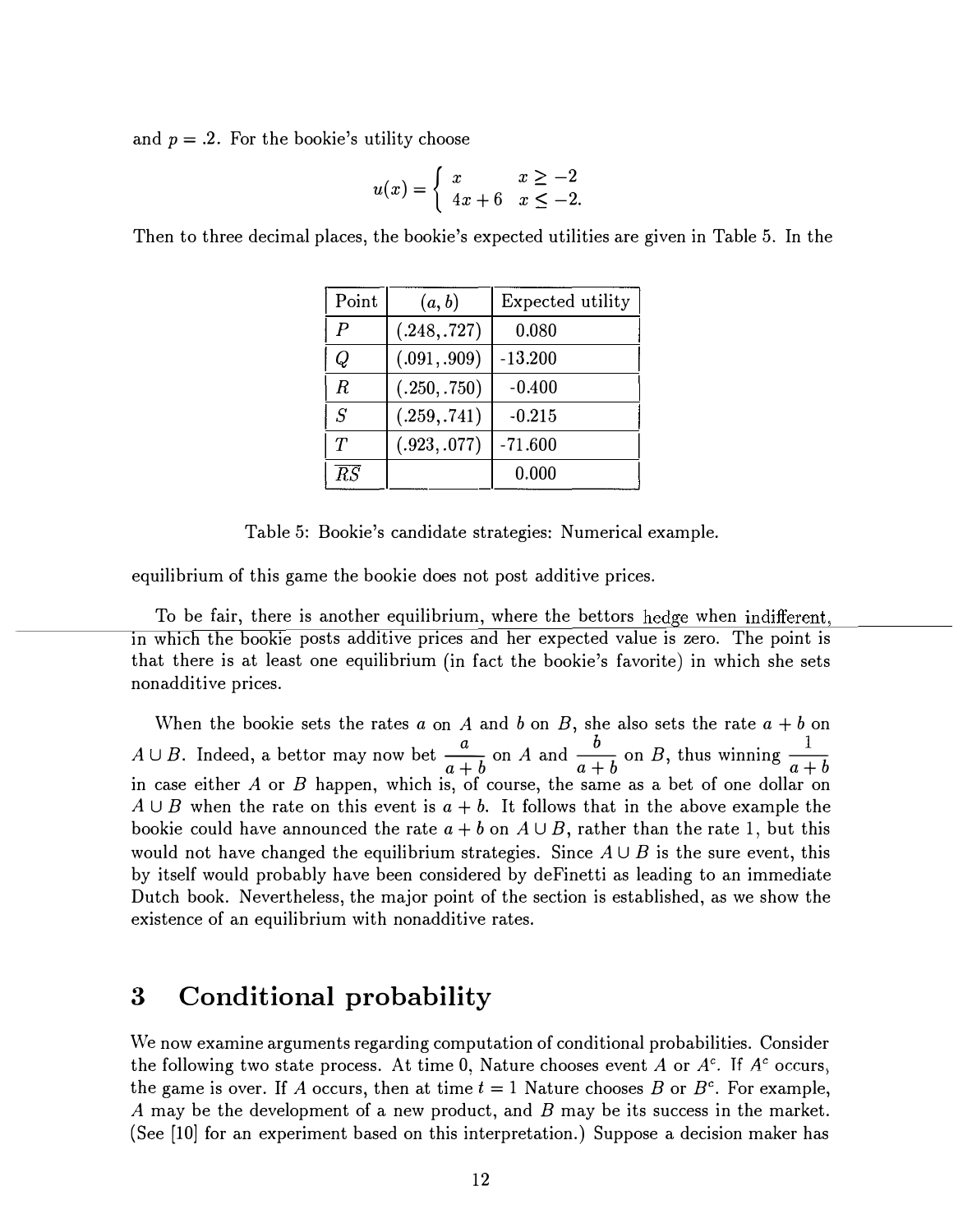subjective probabilities p that A occurs at time 0, q that B occurs at time 1 given that A has already occurred, and r that both A and B will occur. If  $r \neq pq$ , say  $r > pq$ , then the following Dutch book is possible.

At time 0, a bettor will bet \$1 on  $A$  at the price  $p$  and sell the bookie a \$1 bet on 1  $A \cap B$  at the price r. If A occurs, then the bettor wins  $\frac{a}{p}$ , which at time 1 he bets on B at the rate q. If  $B$  occurs, then the bettor nets  $\frac{1}{pq} - \frac{1}{r} > 0$ . If  $B^c$  occurs, then the bettor breaks even, because he lost the proceeds from his \$1 bet on A, but wins \$1 from the bet he sold on  $A \cap B$ . Similarly, if  $A^c$  occurs, the bettor breaks even. Thus the bettor can never lose, but can win. <sup>4</sup>

It turns out that this Dutch book too depends on the assumption that since there is a potential sure profit, someone will take it, regardless of any other available options. As is the case with the Dutch book against nonadditive probabilities, here too it is possible to find examples where the bookie's optimal strategy is to announce rates violating the rule of conditional probability.

Assume one bookie and two bettors, all of whom maximize expected value. Let  $p_i, q_i$ ,  $r_i$ ,  $i = 0, 1, 2$ , be the subjective probabilities the bookie (agent 0) and the two bettors (agents 1 and 2) assign to the events A, B, and  $A \cap B$ , respectively. Assume further that  $p_i q_i = r_i = r, i = 0, 1, 2$ . In other words, all three agents agree on the probability of the event  $A \cap B$ , and all three of them satisfy the rule of conditional probability.

If the bookie offers the rates a on A and b on B, then she also offers the rate of ab on  $A \cap B$ , as a bettor may put a dollar on A, and buy, in case he wins, a bet of  $\frac{1}{a}$  dollars on B. Since all agents are risk neutral, and they all agree on the probability of the event  $A \cap B$ , it follows that the bookie's expected gain from bets on  $A \cap B$  is never positive, but if the bookie fixes the rate r on  $A \cap B$ , the expected value of any bets on this event is zero. If the bookie announces the rate  $c = r$  on  $A \cap B$  and finds it optimal to set the rates a on A and b on B such that  $ab \neq r$ , then there is an optimal strategy for the bookie at which  $ab \neq c$ , as switching from ab to r cannot make her worse off.

We start with an analysis of a bettor's optimal strategy. To simplify notation, we omit the index i. As before, his initial budget is one dollar. If  $a < p$ , he wants to buy one dollar on  $A$ , since such a bet has a positive expected return. This is the case regardless of what he wants to do with respect to the event  $B$ . Of course, if  $A$  does not happen he will not be able to play on  $B$ , but since he believes that the expected value of his budget, after the uncertainty concerning the event  $A$  is resolved, is more than one, he will first play on A. Upon winning, he will buy  $1/a$  on B if  $b < q$ , and sell  $\frac{1}{q}(1-b)$  on B if  $b > q$ .<sup>5</sup>  $a^{\prime}$ 

Things are different when  $a > p$ . In this case the bettor wants to sell on A, but then he will not be able to buy or sell at a later date on  $B$ . If A happens then he looses, and

<sup>4</sup>For another discussion of Dutch books and conditional probabilities, see (16].

<sup>&</sup>lt;sup>5</sup>If he has  $\frac{1}{a}$  dollars, the maximal x he may sell on B satisfies  $x - \frac{x}{b} = \frac{1}{a}$ , hence  $x = \frac{1}{a}(1-b)$ .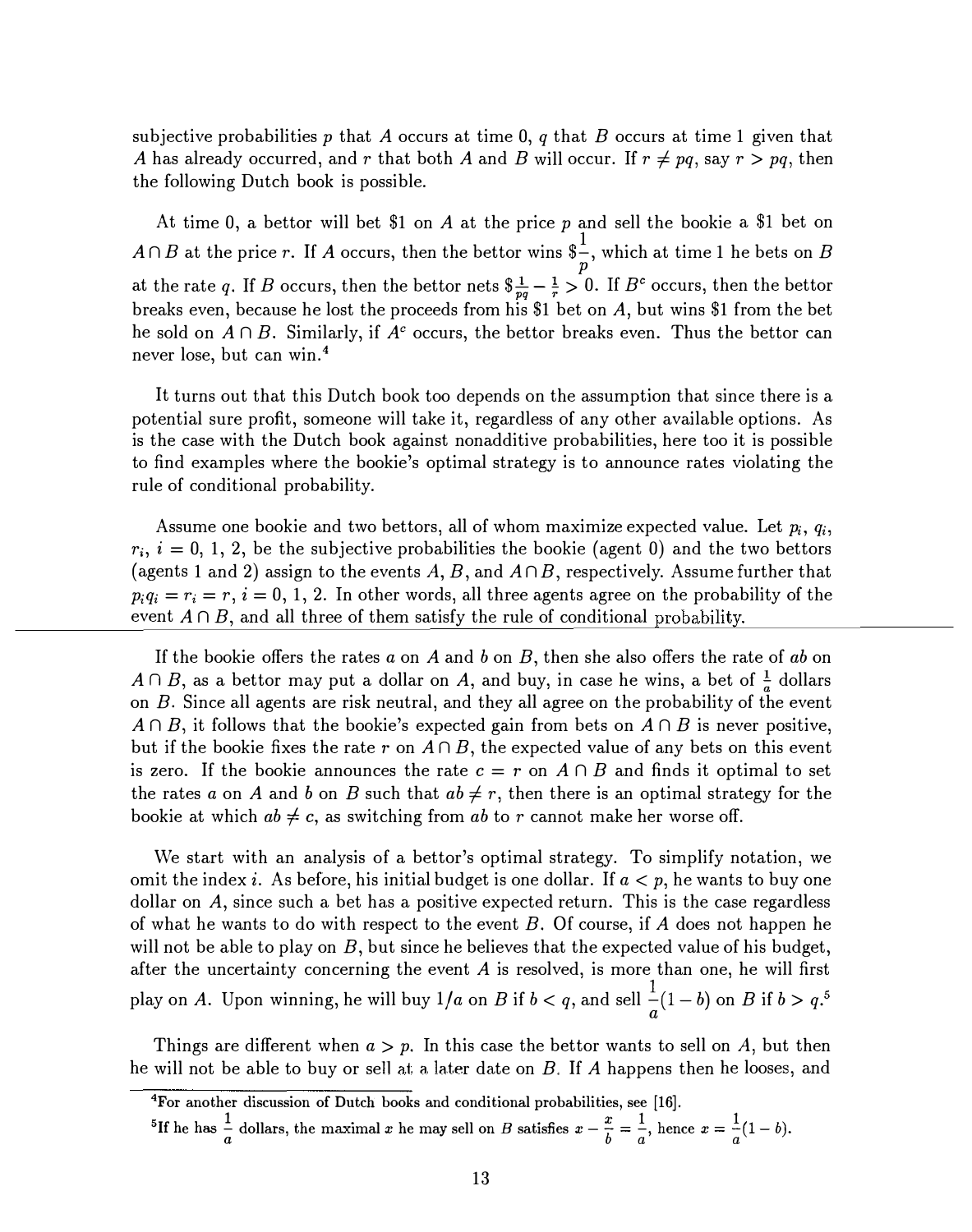if A does not happen, he wins but B can no longer happen. Of course, if he plays on  $B$ , the will buy on B if  $b < q$  and sell if  $b > q$ . His expected returns are  $\frac{q-b}{b}$  and  $\frac{b-q}{1-b}$ . respectively. On the other hand, if he sells  $\frac{a}{1}$  on A, his expected return is  $\frac{a-p}{1}$ .  $\frac{1-a}{1-a}$  on A, ins expected return is  $\frac{1-a}{1-a}$ . Obviously,  $\frac{a-p}{1-a} \ge \frac{q-b}{b}$  if and only if  $b \ge q\frac{1-a}{1-b}$ , and  $\frac{a-p}{1-a} \ge \frac{b-q}{1-b}$  if and only if  $b \ge 1 - (1 - q) \frac{1 - a}{1 - p}.$ 

If the bettor buys x dollars on A, then the bookie's expected gain is  $x - x \frac{p_0}{a}$ . If he a sells x on A, then her expected gain is  $x \frac{p_0}{a-x}$ . Similar analysis holds for bets on B. If the bettor buys x on A and in case he wins he buys  $\frac{1}{a}$  on B, the bookie's utility is  $x-xp_0\frac{q_0}{q}b$ . If, after A happens, the bettor sells  $x\frac{b}{a}(1-b)$  on B, the bookie's utility is  $x[1-p_0\frac{1-q_0}{a}(1-b)]$ . This discussion is summarized in Table 6.

Note that since she is an expected value maximizer, the bookie's utility from a set of gambles is the sum of the utilities she receives from the gambles themselves. Let  $p_0 = q_0 = \frac{1}{6}$ ,  $p_1 = \frac{1}{9}$ ,  $q_1 = \frac{1}{4}$ ,  $p_2 = \frac{1}{2}$ , and  $q_2 = \frac{1}{18}$ . A numerical analysis of the bookie's options implies that her optimal strategy is to set  $a = 0.362, b = 0.179$ . Clearly,  $ab - \frac{1}{36} = 0.037.$ 

# 4 The Bayesian Bookie

The next "Dutch book" argument is weaker than the previous examples as it only shows that the bookie's expected return is negative, but it does not imply that she can never win. It concerns the incentives to use Bayes' rule.

The following game is played. There are two urns indexed by  $\{1,2\}$ . Urn 1 has 10 white balls and 20 black balls, and Urn 2 has 20 white balls and 10 black balls. The Master of Ceremonies (MC) secretly chooses an urn and draws a ball from it randomly. He shows the ball to the Bookie and the Bettor. The Bookie then announces odds on which urn the MC used. The Bettor now bets on the urns. The MC then reveals which urn he used and the bet is settled as follows. When the Bookie posts odds of  $\lambda$  against Urn 2 and the Bettor bets s on Urn 2 and t against Urn 2, the Bettor receives  $\lambda s - t$  if Urn 2 was the MC's choice and  $-s + \frac{t}{\lambda}$  if Urn 1 was the MC's choice.

A Bayesian bookie would use a prior probability  $q = (q_1, q_2)$  over the MC's choice of urns and compute the following conditional probabilities.

$$
Prob(Un \; 1|White) = \frac{\frac{1}{3}q_1}{\frac{1}{3}q_1 + \frac{2}{3}q_2}
$$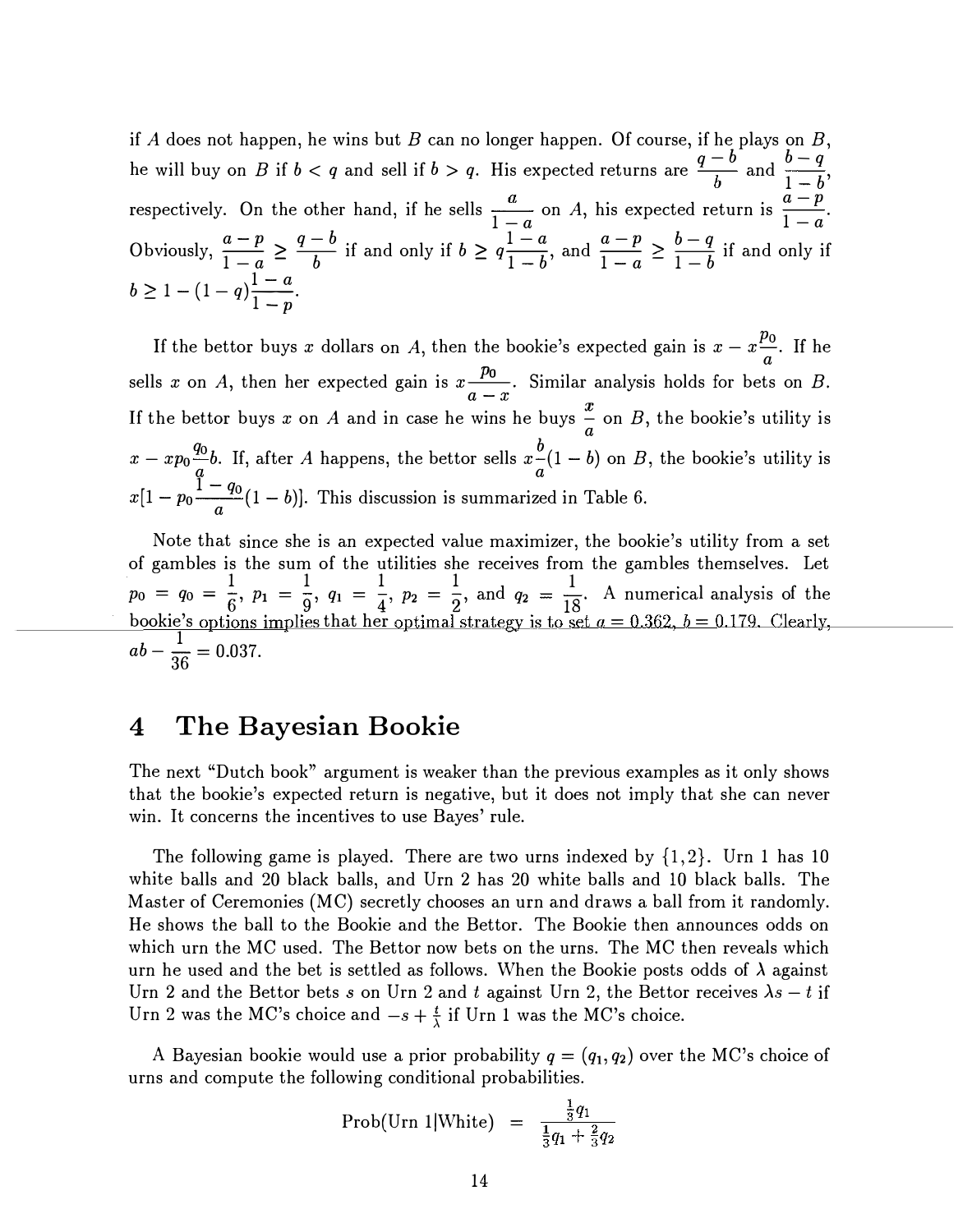| Case                                                           | Bettor's Optimal Strategy   Bookie's Utility                  |                     |
|----------------------------------------------------------------|---------------------------------------------------------------|---------------------|
| $a \leq p$ ,                                                   | Buy 1 on A. If A happens, $1 - p_0 \frac{q_0}{q} b$           |                     |
| $b \leq q$                                                     | then buy $\frac{1}{\pi}$ on B.                                |                     |
| $a \leq p$ ,                                                   | Buy 1 on A. If A happens, $1 - p_0 \frac{1 - q_0}{q} (1 - b)$ |                     |
| $b \geq q$                                                     | then sell $\frac{b}{a}(\underline{1-b})$ on B.                |                     |
| $a \geq p$                                                     | Buy 1 on $B$ .                                                | $1-\frac{q_0}{h}$   |
| $b \geq q \frac{1-a}{1-p}$                                     |                                                               |                     |
|                                                                | Buy 1 on $B$ .                                                |                     |
| $a \ge p$ ,<br>$b \le q \frac{1-a}{1-p}$                       |                                                               |                     |
| $a \geq p$ ,                                                   | Sell $\frac{b}{1-b}$ on B.                                    | $\frac{q_0-b}{1-b}$ |
| $b \geq 1 - (1 - a) \frac{1 - q}{1 - p}$                       |                                                               |                     |
| $a \geq p$ ,                                                   | Sell $\frac{a}{1-a}$ on A.                                    | $\frac{p_0-a}{1-a}$ |
| $q\frac{(1-a)}{(1-p)} \leq b$<br>$b \leq (1-q)\frac{1-a}{1-p}$ |                                                               |                     |
|                                                                |                                                               |                     |

Table 6: Conditional probability example.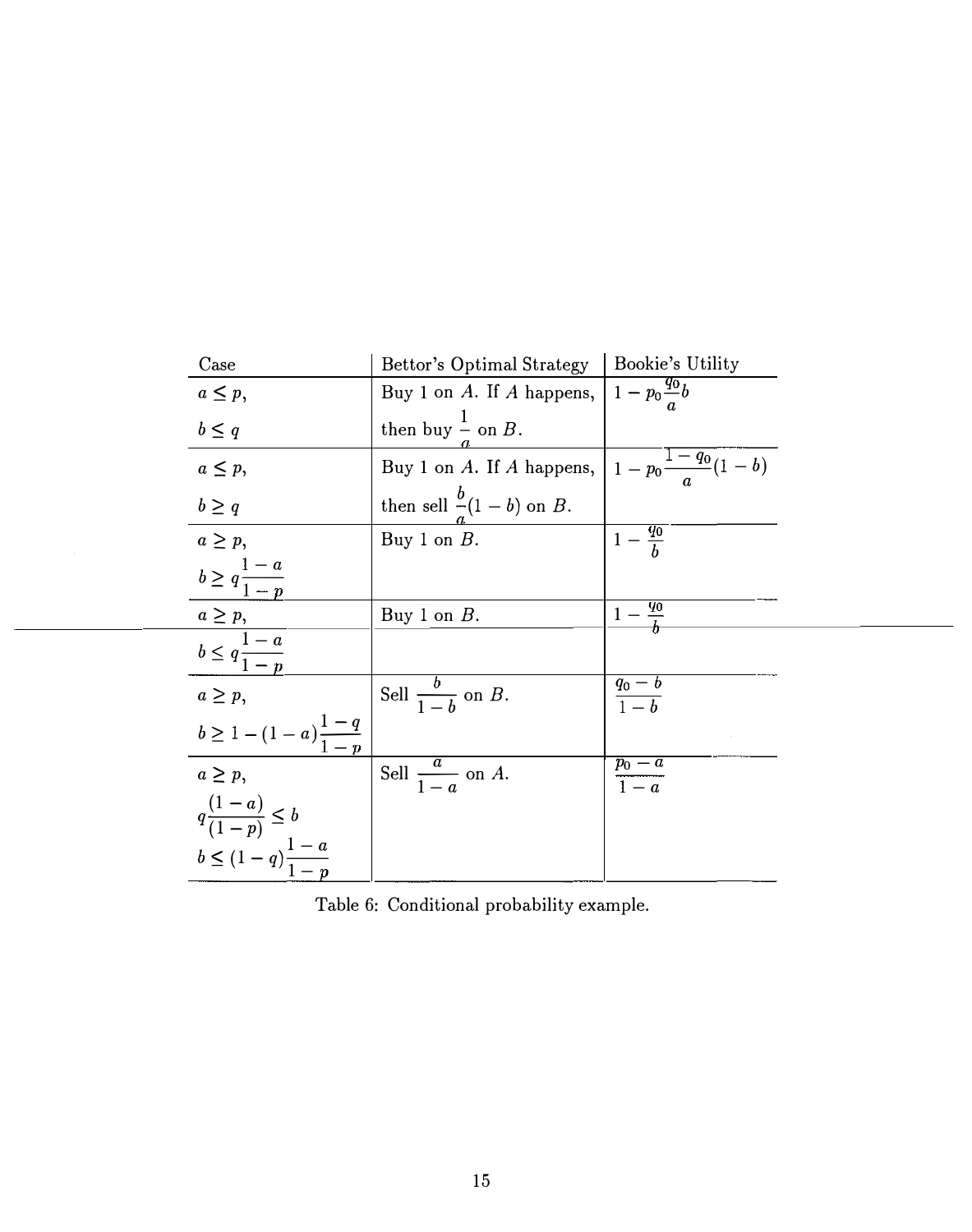Prob(Urn 2|White) = 
$$
\frac{\frac{2}{3}q_2}{\frac{1}{3}q_1 + \frac{2}{3}q_2}
$$

\nProb(Urn 1|Black) = 
$$
\frac{\frac{2}{3}q_1}{\frac{2}{3}q_1 + \frac{1}{3}q_2}
$$

\nProb(Urn 2|Black) = 
$$
\frac{\frac{1}{3}q_2}{\frac{2}{3}q_1 + \frac{1}{3}q_2}
$$

This would lead him to compute the posterior odds  $\lambda_W$  against Urn 2 when a white ball is drawn as

$$
\lambda_W = \frac{\text{Prob}(\text{Urn 1}|\text{White})}{\text{Prob}(\text{Urn 2}|\text{White})} = \frac{\frac{1}{3}q_1}{\frac{2}{3}q_2} = \frac{1}{2}\frac{q_1}{q_2};
$$

and the posterior odds  $\lambda_B$  against Urn 2 when a black ball is drawn as

$$
\lambda_B = \frac{\text{Prob}(\text{Urn 1}|\text{Black})}{\text{Prob}(\text{Urn 2}|\text{Black})} = \frac{\frac{2}{3}q_1}{\frac{1}{3}q_2} = 2\frac{q_1}{q_2}.
$$

Thus regardless of what his prior is, a Bayesian bookie will choose a plan of action  $(\lambda_B, \lambda_W)$  satisfying

$$
\frac{\lambda_W}{\lambda_B} = \frac{1}{4}.
$$

Freedman and Purves [5] show that unless a Bookie sets Bayesian posterior odds, he will be vulnerable to very weak sort of Dutch book. Suppose the Bookie is not a Bayesian and chooses a plan of action  $(\lambda_B, \lambda_W)$  with  $\frac{\lambda_W}{\lambda_B} \neq \frac{1}{4}$ . For example, suppose he sets  $\lambda_B = 3$ and  $\lambda_W = 1$ . Then consider the following plan of action for the Bettor:

- If a white ball is drawn, bet 750 on Urn 2 and 250 against Urn 2.
- If a black ball is drawn, bet 25 on Urn 2 and 975 against Urn 2.

How would our Bettor expect to fare ex ante?

- If the MC chooses Urn 1, then with probability  $\frac{1}{3}$  he draws a white ball. In this case the Bookie posts odds  $\lambda_W = 1$  against Urn 2 (even odds), and the Bettor bets 750 on Urn 2 and 250 against, so the Bettor loses 500. With probability  $\frac{2}{3}$  a black ball is drawn, the Bookie posts odds  $\lambda_B = 3$  against Urn 2, the Bettor bets 25 on Urn 2 and 975 on Urn 1, so he wins  $-25 + \frac{975}{3} = 300$ . The Bettor's expected winnings are thus  $\frac{100}{3} > 0$ .
- If the MC chooses Urn 2, then with probability  $\frac{2}{3}$  he draws a white ball, the Bookie posts  $\lambda_B = 1$  against Urn 2, the Bettor bets 750 on Urn 2 and 250 against, and so wins 500. With probability  $\frac{1}{3}$ , the MC draws a black ball, the Bookie posts odds  $\lambda_B = 3$  against Urn 2, the Bettor bets 25 on Urn 2 and 975 against, and so loses  $-(3 \times 25 - 975) = 900$ . The Bettor's expected winnings are again  $\frac{100}{3} > 0$ .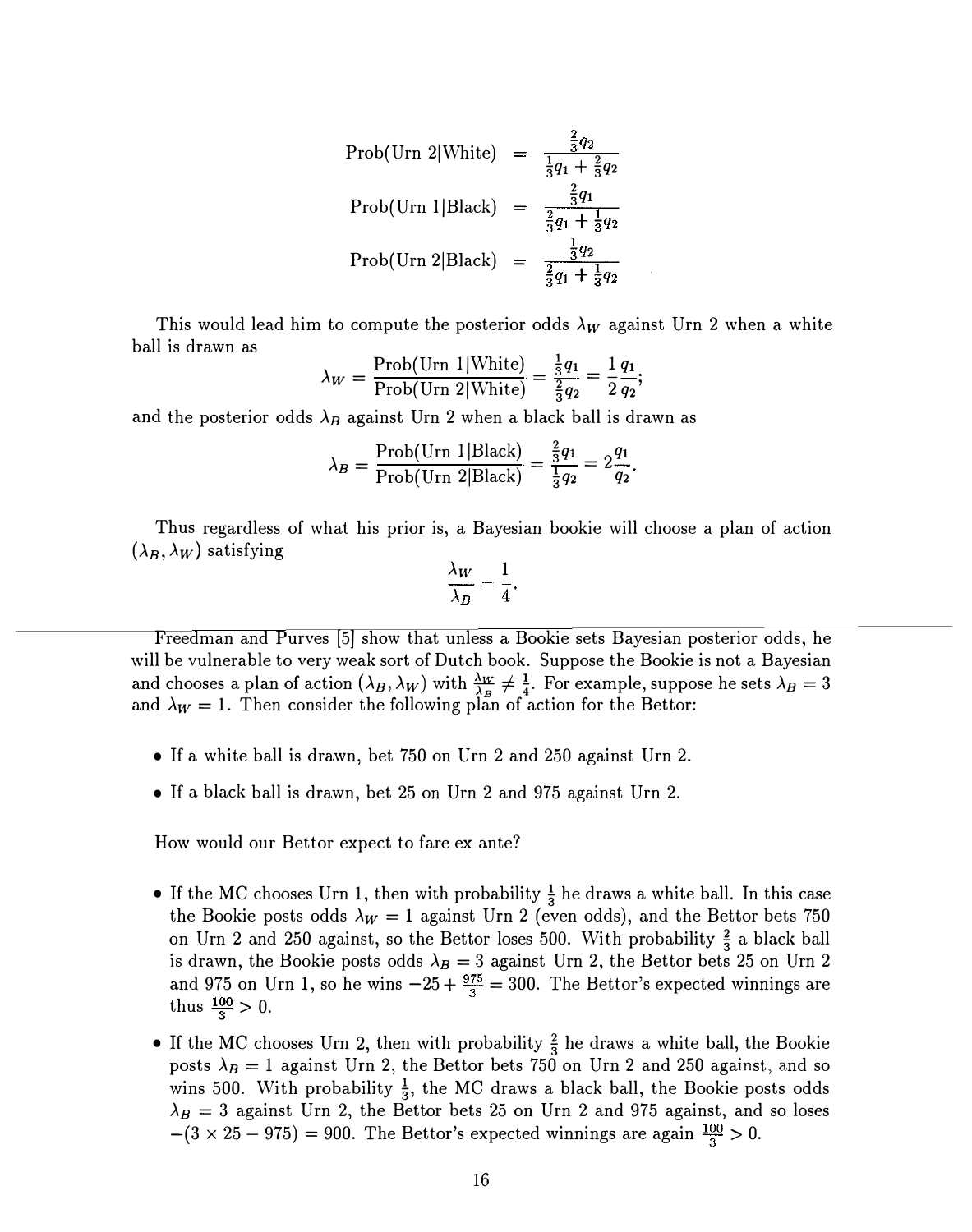With these odds, regardless of which urn is actually chosen, the Bettor expects to make money ex ante. Note that he does not make money in all cases. Freedman and Purves [5] prove that unless the Bookie uses Bayesian posterior odds for some prior, then such a betting strategy always exists.

This is of course a much weaker Dutch Book than those of the other two possible violations of the basic rules of probability theory, as it does not imply that the bookie must lose money.<sup>6</sup> Nevertheless, even this conclusion fails once the bookie plays strategically. It turns out that even if there is only one possible bettor the bookie may find it optimal to set rates that do not agree with Bayes' rule, provided the bettor is not an expected utility maximizer.

Suppose that the bookie is an expected value maximizer and the bettor maximizes an anticipated utility functional with the concave probability transformation function

$$
g(p)=\frac{e-e^{1-p}}{e-1}.
$$

We have already seen that in that case the bookie's optimal strategy is to set additive rates (Theorem 4). Let the bookie's initial beliefs be given by  $q = (0.25, 0.75)$  and the bettors beliefs are  $q' = (0.5, 0.5)$ . After observing a white ball their beliefs change to  $\left(\frac{1}{7},\frac{6}{7}\right)$  and  $\left(\frac{1}{3},\frac{2}{3}\right)$ , respectively, while after observing a black ball they will change to  $\left(\frac{2}{5}, \frac{3}{5}\right)$  and  $\left(\frac{2}{3}, \frac{1}{3}\right)$ , respectively.

Let the bookie announce the rates  $(p_W, 1-p_W)$  and  $(p_B, 1-p_B)$  after observing a white or a black ball, respectively. In the notation of Proposition 3 we obtain  $\alpha_W = 3.343 \gamma_W$ ,  $\beta_W = 1.230p_W$ ,  $\alpha_B = 0.813p_B$ , and  $\beta_B = 0.299p_B$ . Let the bettor's budget constraint be one dollar. It follows from Proposition 3 that the bettor's optimal strategies are:

- If the MC draws a white ball, bet a dollar on Urn 1 if  $p_W \leq 0.230$  and bet one dollar on Urn 2 if  $p_W \ge 0.448$ .
- If the MC draws a black ball, bet a dollar on Urn 1 if  $p_B \leq 0.552$  and bet one dollar on Urn 2 if  $p_B \geq 0.770$ .

Whatever the bettor decides to do, the bookie would like to set the rate on the event upon which the bettor plays to be as high as possible. Therefore, she will set  $p_W$  to be either 0.230 or 0.552, and  $p_B$  will be either 0.552 or 0.230. Moreover, the rates  $p_W$  and

 ${}^{6}$ It is impossible to expose the bookie to a Dutch book even if the bettor is allowed to bet on the urns before and after the MC draws the ball. Suppose that he first bets one dollar on Urn 1. (There is of course no reason to bet on both urns as such a bet yields zero with probability one). If the MC chooses Urn 2 and draws a white ball the rates are set by the bookie to be  $\frac{1}{3}$  and  $\frac{2}{3}$ . The bettor must now bet at least two dollars on Urn 2 to end with a non-negative outcome. However, if the MC chooses Urn 1 and draws a white ball this strategy forces the bettor to lose a dollar.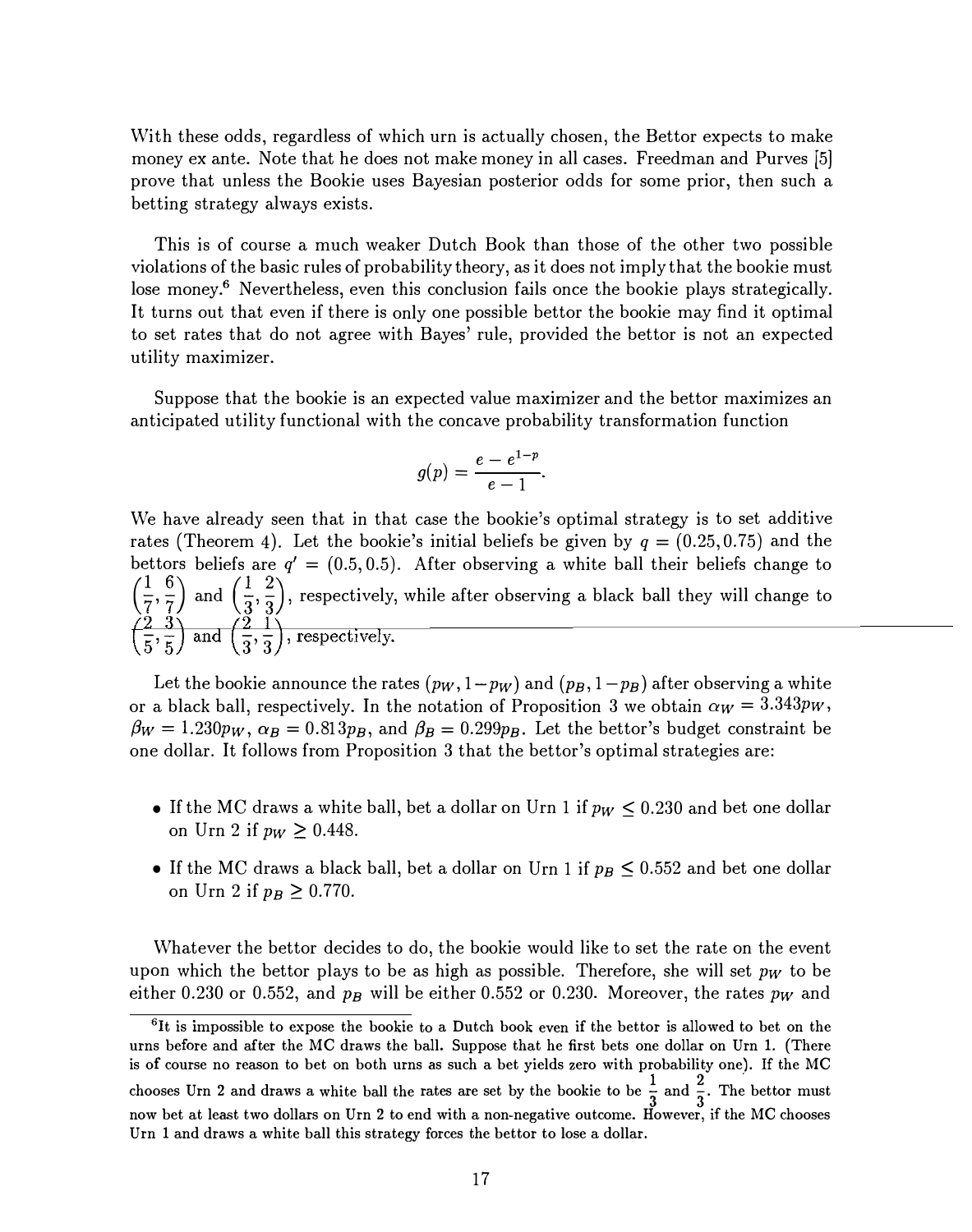$p_B$  are set independently. Since the bookie is risk neutral, it is easy to verify that she will set the rates  $p_w = 0.230$  and  $p_B = 0.552$ . It is easy to verify that

$$
\frac{\lambda_W}{\lambda_B} = \frac{\frac{pw}{(1 - pw)}}{\frac{PB}{(1 - p_B)}} = 0.242 \neq 0.25.
$$

In this case, in equilibrium the bookie will announce rates disagreeing with Bayes' rule.

### 5 Conclusions

Several recent nonexpected utility models are based on the assumption that decision makers do not obey some of the basic rules of probability theory. Fishburn [4], Schmeidler [12], and Gilboa [6] presented models where people use nonadditive probabilities. Segal [14] analyses a model where decision makers do not multiply the probabilities in a multi-stage lottery. There is evidence that experimental subjects have a tendency to violate at least this last rule (see, for example, [10, 8] and the references in [14]). We do not claim that the only reason for these violations is that people behave strategically. Nor do we want to suggest that the correct interpretation of the above mentioned models is game theoretic. However, we believe that these models and empirical evidence cannot he rejected as irrelevant on the grounds that violations of probability-theory exposes the decision maker to a Dutch book.

All these models analyze the behavior of a single agent. Dutch books must involve at least two agents, therefore the correct framework is game theoretic, and one must assume that agents behave strategically. In particular, the subject who appears to be falling for a Dutch book mat be strategic. Green [7] presents a Dutch book argument in favor of quasi-convex preferences. His argument assumes that the person offering choices to the subject is much more sophisticated than the subject. Our approach is more symmmetric in that the subject bookie is at least as sophisticated as the bettors.

Yaari [17] argued against giving too much normative weight to Dutch books, as they may lead to the conclusion that only expected value maximization is rational. While we do not reject the value of Dutch book arguments, we do reject their usual interpretation.

It seems to be too strong to conclude from this paper that strategic behavior can rationalize all apparent Dutch books. A well known defense of the transitivity axiom is based on the following argument. Suppose that a consumer (strictly) prefers A to  $B, B$ to  $C$ , but  $C$  to  $A$ , and assume that he holds a ticket for  $A$ . Offer to trade his ticket on A and a small sum of money for a ticket on C, then from C to B and back to A, just to find himself with his initial option less a positive sum of money. One might try to use the approach of this paper to argue that announcing this nontransitivity may be rational provided that the other agent's preferred option is not A, otherwise he will not let the nontransitive agent to get back his original option. However, this objection holds only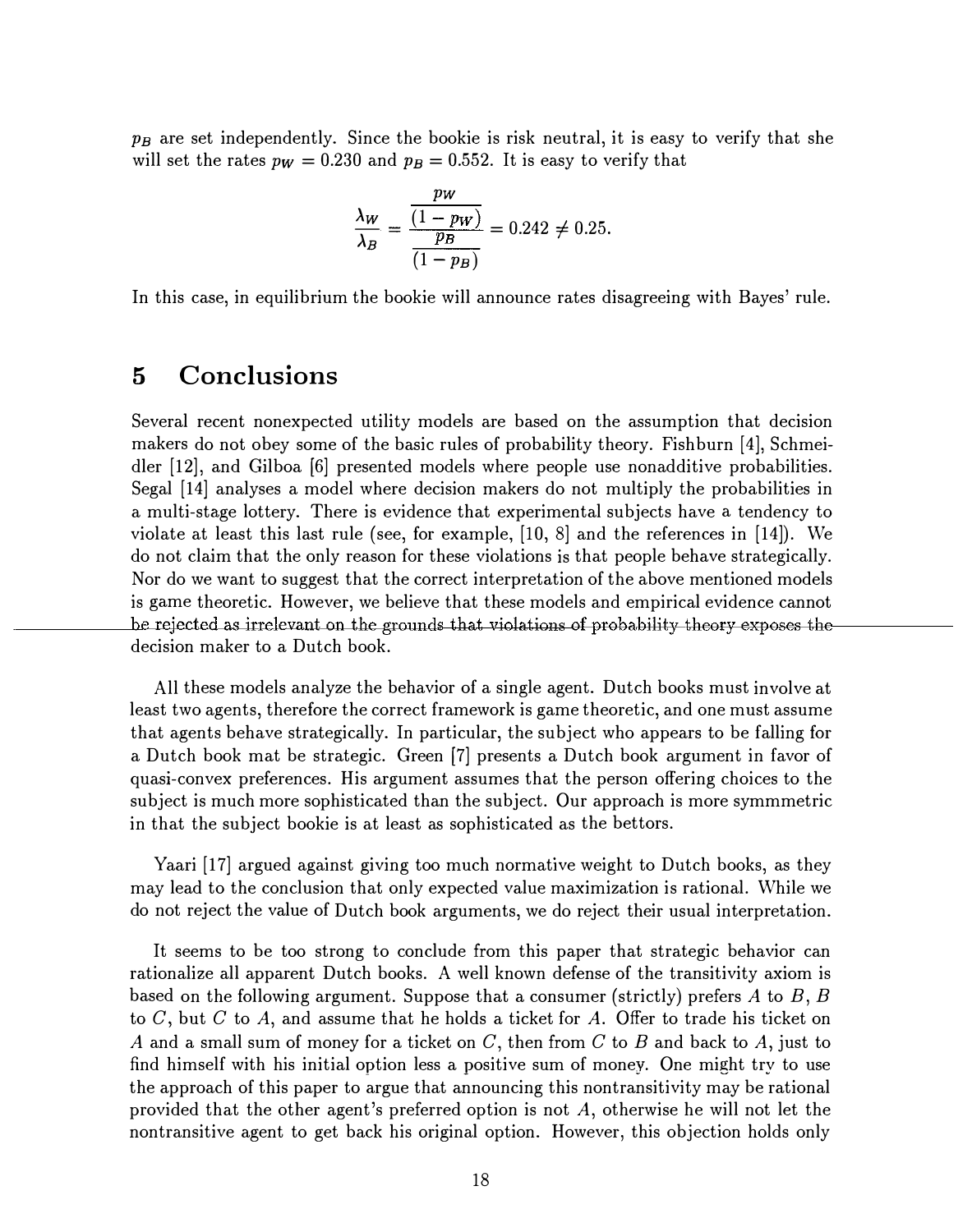if the other agent cannot induce the consumer to move once more from  $A$  to  $C$ . But in that case there is no reason to assume that he will be able to convince him to complete even one cycle.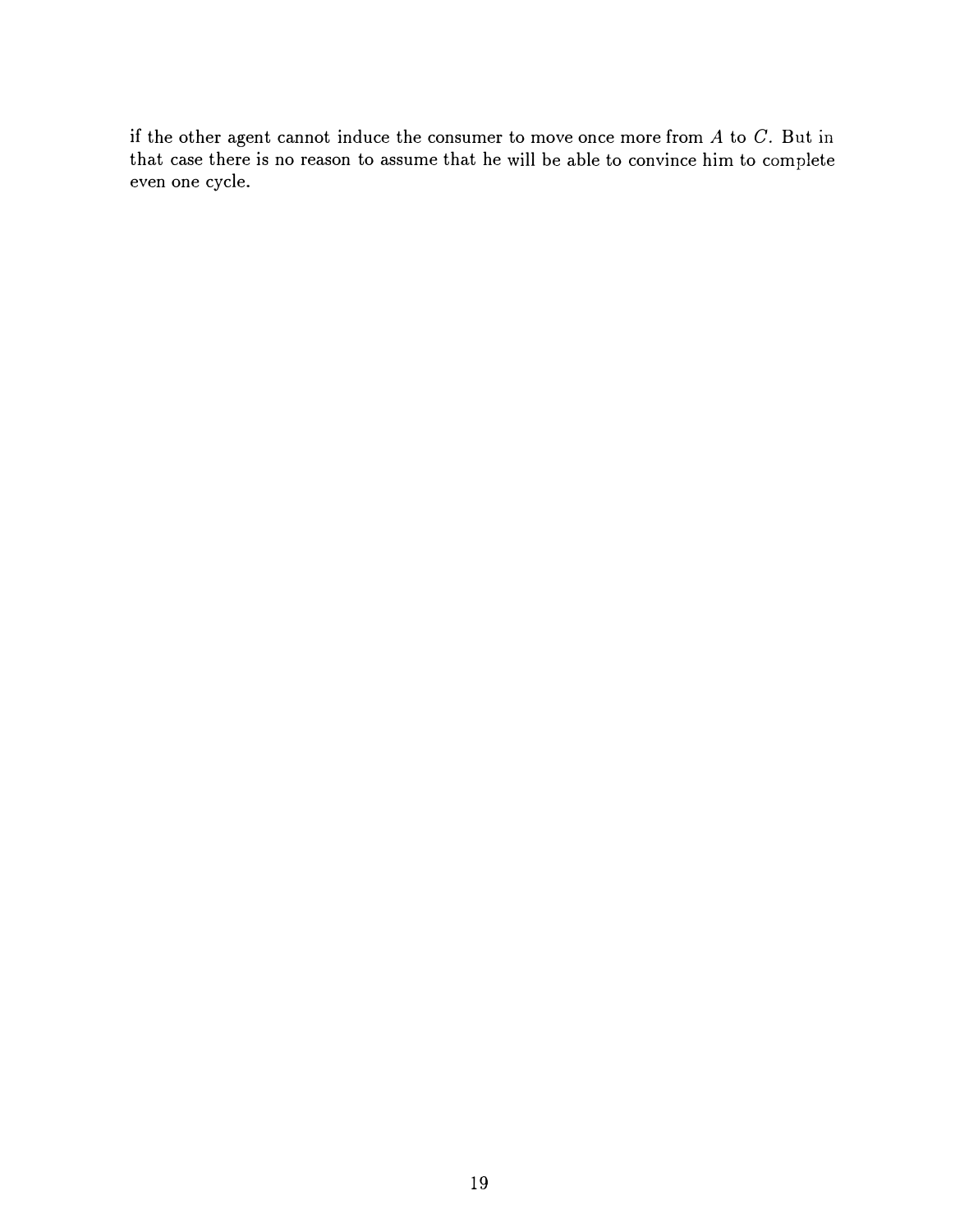# References

- [1] Chew, S. H., E. Kami, and Z. Safra. 1987. Risk aversion in the theory of expected utility with rank dependent preferences. Journal of Economic Theory 42:370-381.
- [2] deFinetti, B. 1937. Foresight: Its logical laws, its subjective sources. Annales de l'Institut Henri Poincaré 7.
- [3] Dekel, E. 1989. Asset demands without the independence axiom. Econometrica. 1957:163-169.
- [4] Fishburn, P. C. 1989. Reconsiderations in the foundations of decision under uncertainty.
- [5] Freedman, D. A. and R. Purves. 1969. Bayes method for bookies. Annals of Mathematical Statistics 40:1177-1186.
- [6] Gilboa., I. 1987. Expected utility with purely subjective non-additive probabilities. Journal of Mathematical Economics 16:65-88.
- [7] Green, J. 1987. "Making book against oneself," the independence axiom, and nonlinear utility theory. Quarterly Journal of Economics 102:785-796.
- [8] Kahneman, D. and A. Tversky. 1979. Prospect theory: An analysis of decision under risk. Econometrica  $47:263 - 291$ .
- [9] Quiggin, J. 1982. A theory of anticipated utility. Journal of Economic Behavior and Organization 3:323-343.
- [10] Ronen, J. 1971. Some effects of sequential aggregation on accounting on decisionmaking. Journal of Accounting Research 9:307-332.
- [11] Samuelson, P. A. 1963. Risk and uncertainty: a fallacy of large numbers. Scientia. 57:1-6.
- [12] Schmeidler, D. 1989. Subjective probability and expected utility without additivity. Econometrica. 57:571-587.
- [13] Segal, U. 1989. Anticipated utility: A measure representation approach. Annals of Operations Research 19:359-373.
- [14] Segal, U. 1990. Two-stage lotteries without the reduction axiom. Econometrica. 58:348-377.
- [15] Segal, U. and A. Spivak. 1990. First order versus second order risk aversion. Journal of Economic Theory 51:111-125.
- [16] Sobel, J. 1990. Conditional probabilities, conditionalization, and dutch books. PSA 1.